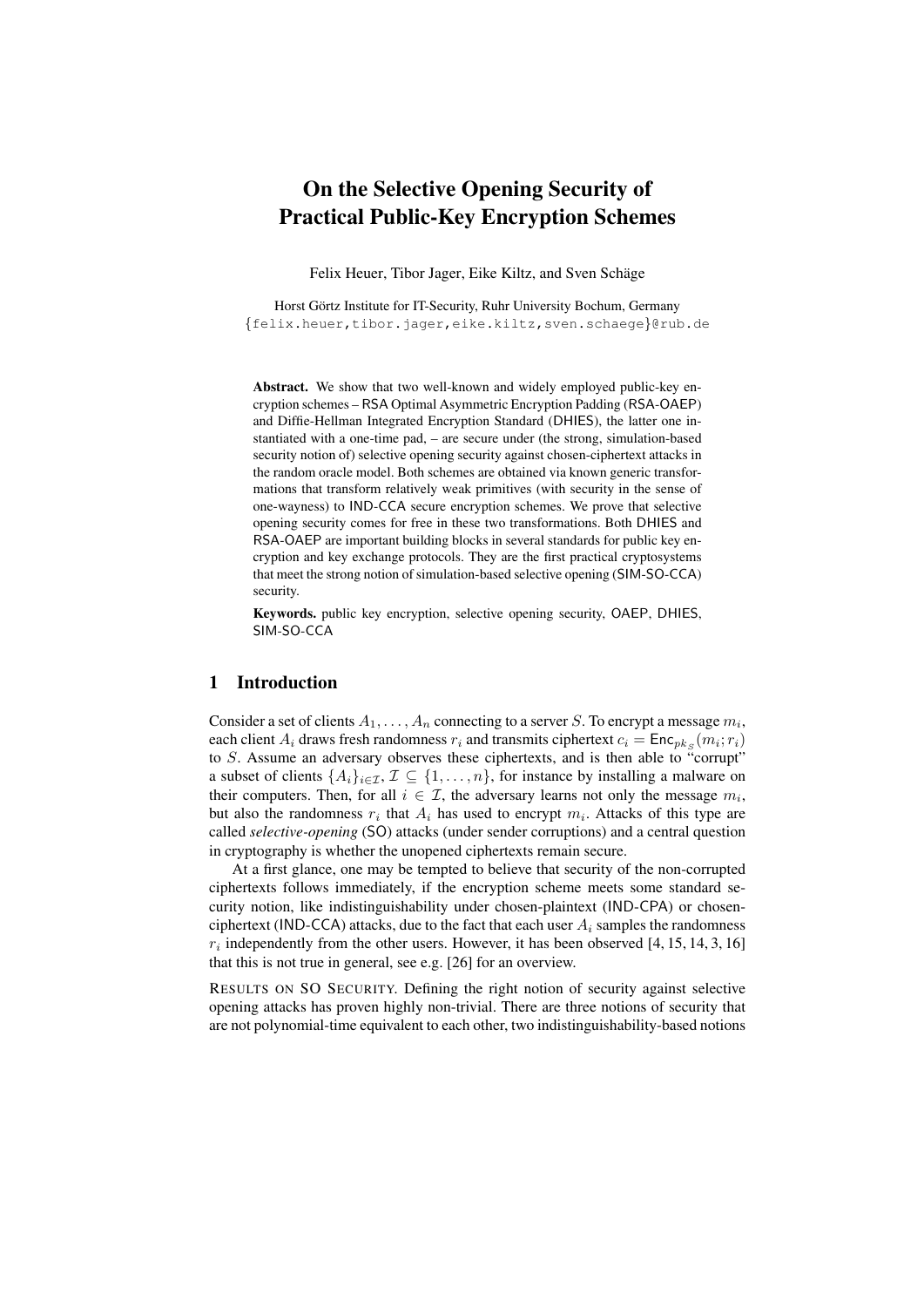usually denoted as weak IND-SO and (full) IND-SO security, and a simulation-based notion of selective opening security referred to as SIM-SO security. Previous results showed that SIM-SO-CCA and full IND-SO-CCA security are the strongest notions of security [11, 5, 26]. However, only SIM-SO-CCA has been realized so far [20, 24, 25]. Unfortunately, the existing constructions are very inefficient and rather constitute theoretical contributions. Intuitively, SIM-SO security says that for every adversary in the above scenario there exists a simulator which can produce the same output as the adversary without ever seeing any ciphertext, randomness, or the public key. It is noteworthy that unlike weak IND-SO security, which requires message distributions that support "efficient conditional re-sampling" (cf. [6]), SIM-SO is independent of the concrete distribution of the messages.

## 1.1 Our Contributions

In this paper we show that two important public key encryption systems are secure under the strong notion of SIM-SO-CCA security. Previous results only established IND-CCA security of the resulting schemes. Most notably, our results cover the wellknown DHIES scheme, instantiated with a one-time pad, and RSA-OAEP. Our results show that SIM-SO security essentially comes for free in the random oracle model. This yields the first practical public key encryption schemes that meet the strong notion of SIM-SO-CCA security.

FIRST CONSTRUCTION: DHIES. The first construction we consider is a generalization of the well-known "Diffie-Hellman integrated encryption scheme" (DHIES) [1]. (DHIES or "Hashed ElGamal Encryption" uses a MAC to make plain ElGamal encryption IND-CCA secure.) This generic idea behind DHIES was formalized by Steinfeld, Baek, and Zheng [44] who showed how to build an IND-CCA secure public key encryption system from a key encapsulation mechanism (KEM) that is one-way under plaintext checking attacks (OW-PCA). OW-PCA is a comparatively weak notion of security in which the adversary's main task is to decapsulate a given encapsulation of some symmetric key. In addition to the public key, the adversary has only access to an oracle which checks, given a KEM key and a ciphertext, whether the ciphertext indeed constitutes an encapsulation of the KEM key under the public key. This construction is IND-CCA secure in the random oracle model [44]. We show that it is furthermore SIM-SO-CCA secure in the random oracle model. We stress that our result generically holds for the entire construction and therefore for any concrete instantiation that employs the one-time pad as symmetric encryption. Most importantly, it covers the wellknown DHIES scheme (when instantiated with a one-time pad) that is contained in several public-key encryption standards like IEEE P1363a, SECG, and ISO 18033-2. DHIES is the de-facto standard for elliptic-curve encryption.

SECOND CONSTRUCTION: OAEP. The second construction of public key encryption schemes that we consider is the well-known Optimal Asymmetric Encryption Padding (OAEP) transformation [8]. OAEP is a generic transformation for constructing publickey encryption schemes from trapdoor permutations that was proposed by Bellare and Rogaway. Since then, it has become an important ingredient in many security protocols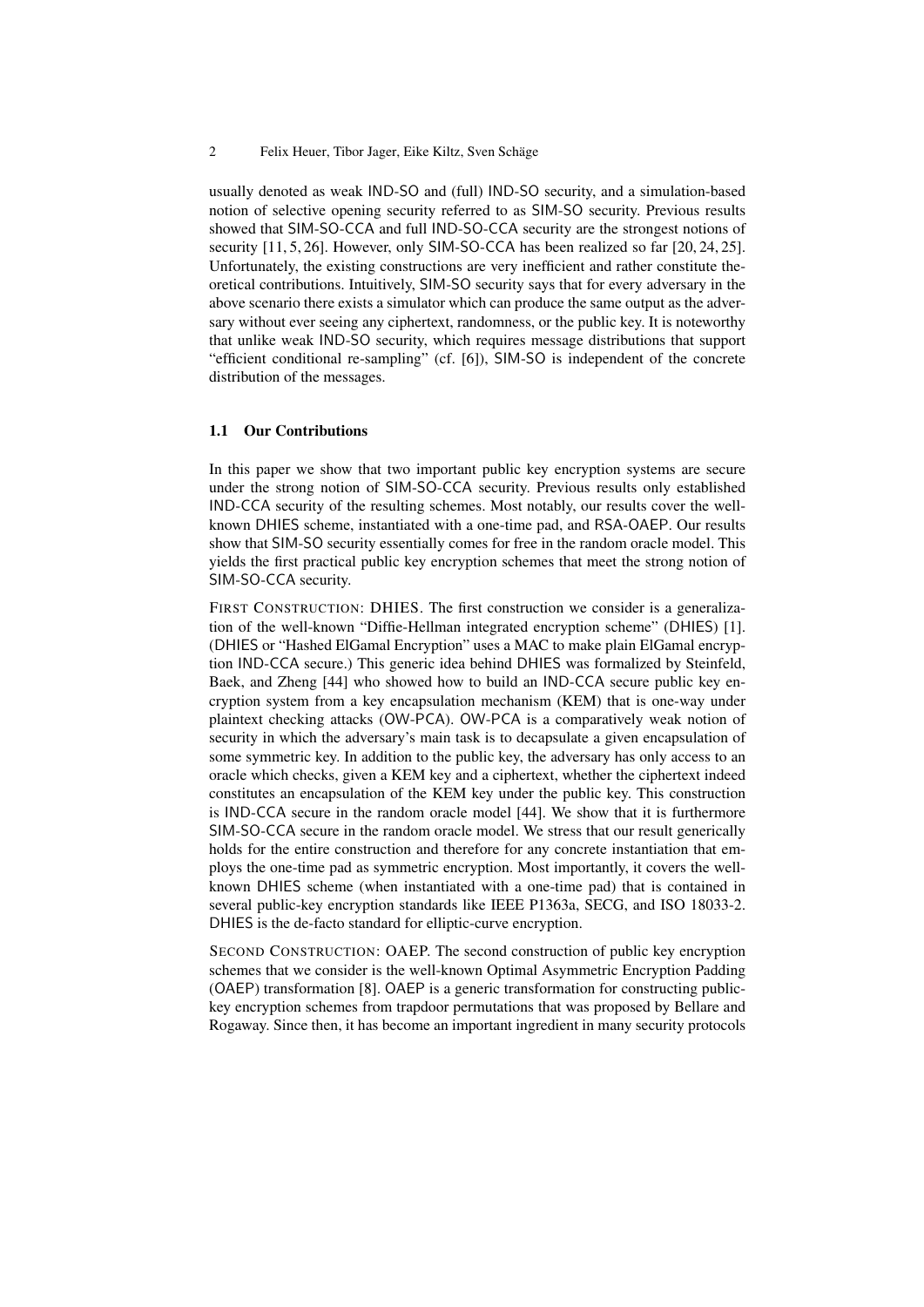and security standards like TLS [19, 40], SSH [23], S/MIME [39, 27], EAP [17], and Kerberos [34, 38].

We show that OAEP is SIM-SO-CCA secure when instantiated with a *partialdomain trapdoor permutation* (cf. Section 4.1). Since it is known [22] that the RSA permutation is partial-domain one-way under the RSA assumption, this implies that RSA-OAEP is SIM-SO-CCA secure under the RSA assumption. In fact, our result holds not only for trapdoor permutations, but for *injective* trapdoor functions as well.

Since SIM-SO-CCA security implies IND-CCA security, our proof also provides an alternative to the IND-CCA security proof of [22]. Interestingly, despite that we are analyzing security in a stronger security model, our proof seems to be somewhat simpler than the proof of [22], giving a more direct insight into which properties of the OAEP construction and the underlying trapdoor permutation make OAEP secure. This might be due to the fact that our proof is organized as a *sequence of games* [9].

Complementing the work of [22, 12, 2], our result gives new evidence towards the belief that the OAEP construction is sound, and that OAEP-type encryption schemes can be used securely in various practical scenarios.

# 1.2 Related Work

The problem of selective-opening attacks is well-known, and has already been observed twenty years ago [4, 15, 14, 3, 16]. The problem of constructing encryption schemes that are provably secure against this class of adversaries without random oracles has only been solved recently by Bellare, Hofheinz, and Yilek [6]. In [6], the authors show that *lossy* encryption [36] implies security against selective openings under chosen-plaintext attacks (SO-CPA). This line of research is continued in [24] by Hemenway *et al.*, who show that re-randomizable encryption and statistically hiding two-round oblivious transfer imply lossy encryption. From a cryptographic point of view, the above works solve the problem of finding SO-CPA secure encryption schemes, as there are several constructions of efficient lossy or re-randomizable encryption schemes, e.g. [36, 6, 24]. When it comes to selective openings under chosen-ciphertext attacks, the situation is somewhat different. Hemenway *et al.* [24], Fehr *et al.* [20], Hofheinz [25], and Fujisaki [21] describe SIM-SO-CCA secure encryption schemes which are all too inefficient for practical applications. More recently, an identity-based encryption scheme with selective-opening security was proposed [10]. It is noteworthy, that the most efficient public key encryption systems proven to be weak IND-SO secure do not meet the stronger notion of SIM-SO security. Lately, SIM-SO-CCA security for IBE has been achieved [32].

STATE-OF-THE-ART OF THE PROVABLE SECURITY OF OAEP. The OAEP construction was proved IND-CCA secure if the underlying trapdoor permutation is partialdomain one-way [8, 41, 22]. Since the RSA trapdoor permutation is a partial-domain one-way function, this yields the IND-CCA security of RSA-OAEP as well. Fischlin and Boldyreva [12] studied the security of OAEP when only one of the two hash functions is modelled as a random oracle, and furthermore showed that OAEP is non-malleable under chosen plaintext attacks for random messages without random oracles. The latter result was strengthened by Kiltz *et al.* [30], who proved the IND-CPA security of OAEP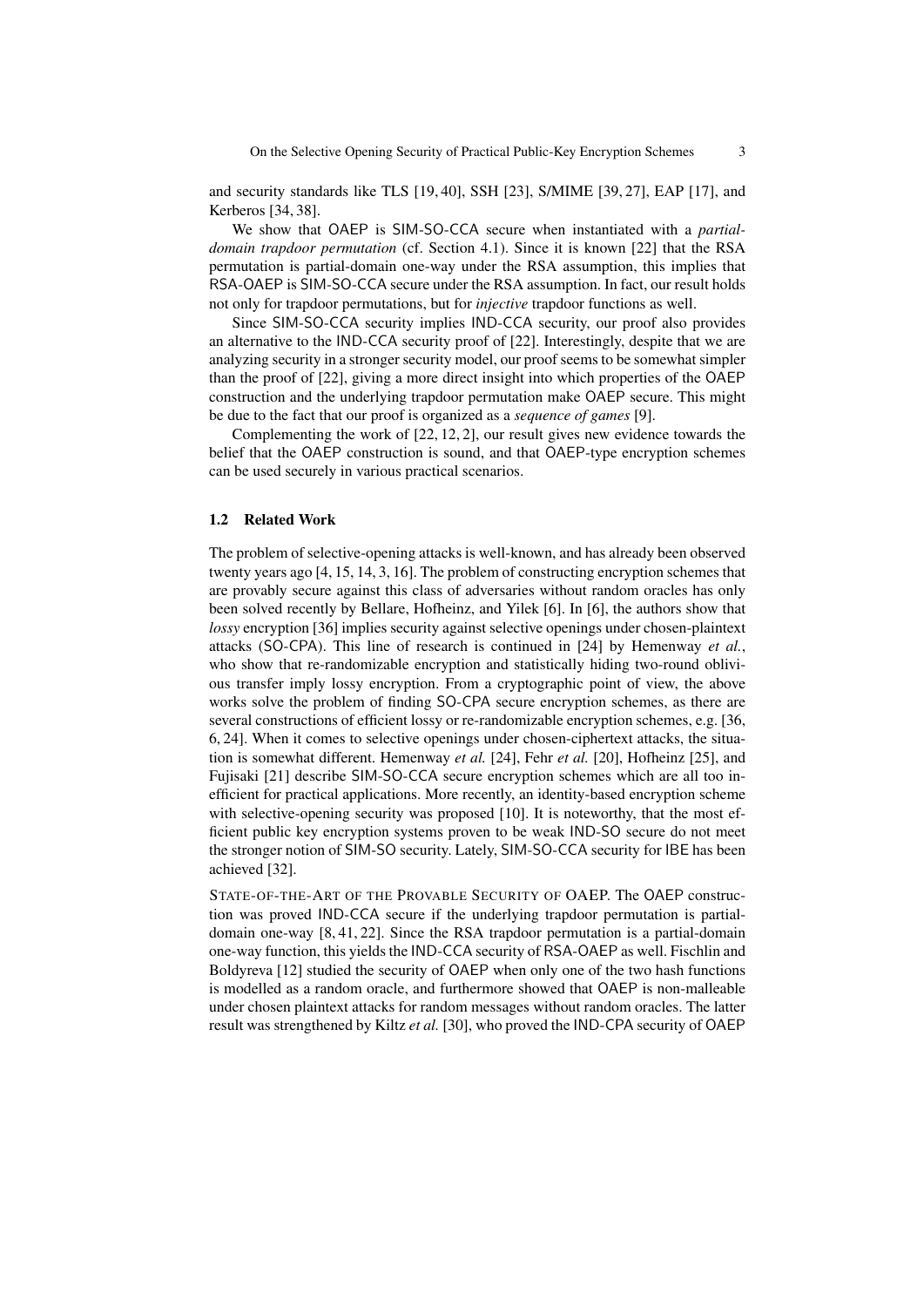without random oracles, when the underlying trapdoor permutation is *lossy* [36]. Since lossy encryption implies IND-SO-CPA security [6], this immediately shows that OAEP is IND-SO-CPA secure in the standard model. However, we stress that prior to our work it was not clear if OAEP meets the stronger notion of SIM-SO security, neither in the standard model nor in the random oracle. Backes *et al.* [2] showed that OAEP is secure under so-called *key-dependent message* attacks in the random oracle model.

There also exist a number of negative results [13, 31] showing the impossibility of instantiating OAEP without random oracles.

STATE-OF-THE-ART OF THE PROVABLE SECURITY OF DHIES. The IND-CCA security of DHIES in the random oracle model has been shown equivalent to the Strong Diffie-Hellman (sDH) assumption [1, 44].

# 2 Preliminaries

For  $n \in \mathbb{N}$  let  $[n] := \{1, \ldots, n\}$ . For two strings  $\mu, \nu$ , we denote with  $\mu||\nu$  the string obtained by concatenating  $\mu$  with  $\nu$ . If L is a set, then |L| denotes the cardinality of L. We assume implicitly that any algorithm described in the sequel receives the unary representation  $1<sup>\kappa</sup>$  of the security parameter as input as its first argument. We say that an algorithm is a PPT algorithm, if it runs in probabilistic polynomial time (in  $\kappa$ ). For a set A we denote the sampling of a uniform random element a by  $a \stackrel{\$}{\leftarrow} A$ , while we denote the sampling according to some distribution  $\mathfrak{D}$  by  $a \leftarrow \mathfrak{D}$ .

#### 2.1 Games

We present definitions of security and encryption schemes in terms of games and make use of sequences of games to proof our results. A game G is a collection of procedures/oracles {INITIALIZE,  $P_1, P_2, \ldots, P_t$ , FINALIZE} for  $t \geq 0$ , where  $P_1$  to  $P_t$  and FINALIZE might require some input parameters, while INITIALIZE is run on the security parameter  $1<sup>\kappa</sup>$ . We implicitly assume that boolean flags are initialized to false, numerical types are initialized to 0, sets are initialized to  $\emptyset$ , while strings are initialized to the empty string  $\epsilon$ . An adversary A is *run in game* G *(by challenger C)*, if A calls INITIALIZE. During the game A may run the procedures  $P_i$  as often as allowed by the game. If a procedure P was called by  $A$ , the output of P is returned to  $A$ , except for the FINALIZE procedure. On  $A$ 's call of FINALIZE the game ends and outputs whatever  $ext{FINALIZE}$  returns. The output *out* of a game G that runs  $\mathcal A$  is denoted as  $G^{\mathcal{A}} \Rightarrow out$ . If a game's output is either 0 or 1, A *wins* G if  $G^{\mathcal{A}} \Rightarrow 1$ . Further, the *advantage*  $\text{Adv}(G^{\mathcal{A}}, H^{\mathcal{A}})$  of  $\mathcal{A}$  in *distinguishing* games G and H is defined as  $\Pr[\mathsf{G}^{\mathcal{A}} \Rightarrow 1] - \Pr[\mathsf{H}^{\mathcal{A}} \Rightarrow 1]$ . For A run in G and S run in game H the *advantage* of A is defined as  $|Pr[G^{\mathcal{A}} \Rightarrow 1] - Pr[H^{\mathcal{S}} \Rightarrow 1]|$ . Setting a boolean flag "ABORT..." to *true* implicitly aborts the adversary.

## 2.2 Public Key Encryption Schemes

Let M, R, C be sets. We say that M is the *message space*, R is the *randomness space*, and C is the *cipertext space*. A public key encryption scheme PKE =(PKEGen,Enc,Dec) consists of three polynomial-time algorithms.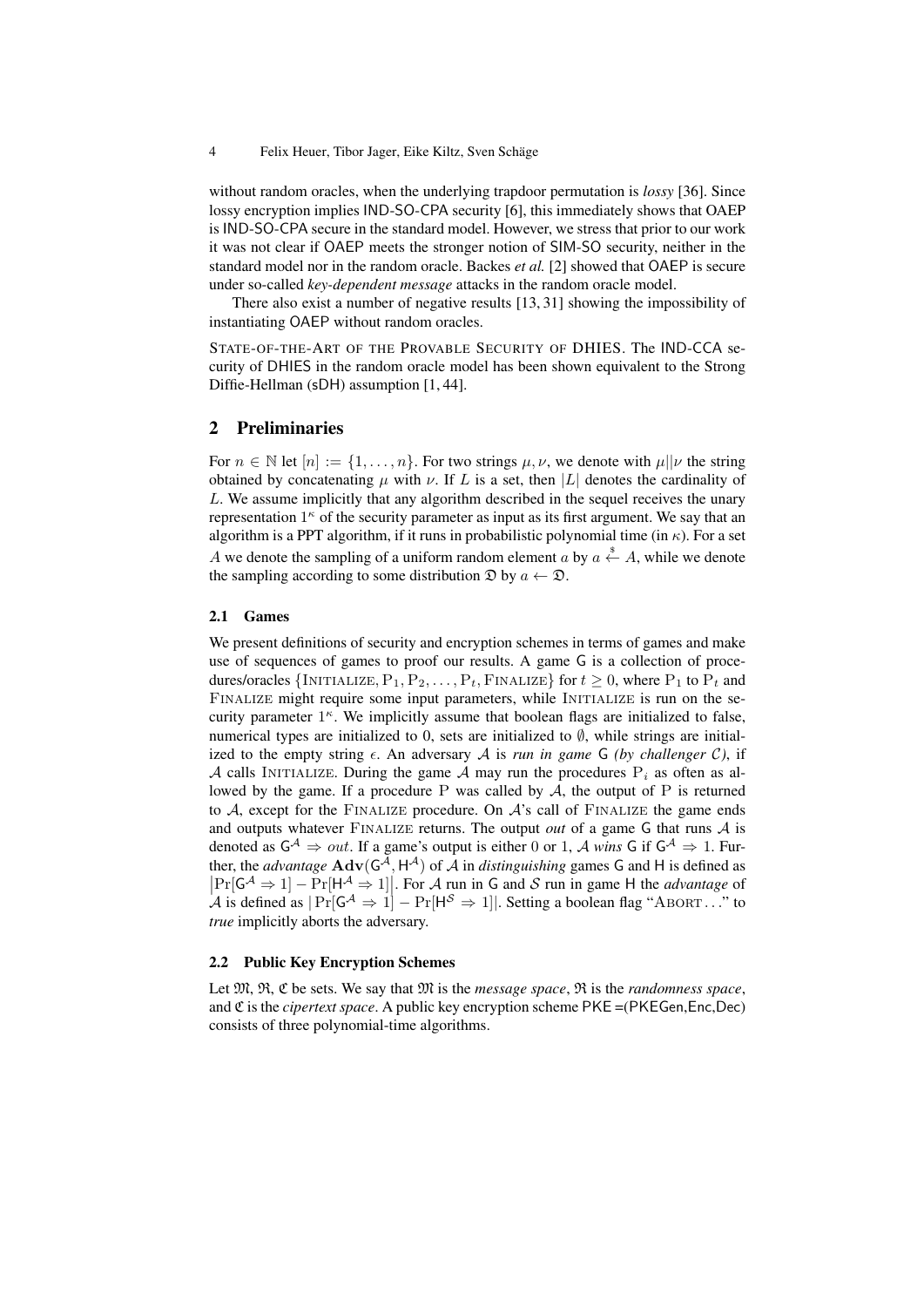On the Selective Opening Security of Practical Public-Key Encryption Schemes 5

- Gen generates, given the unary representation of the security parameter  $1<sup>\kappa</sup>$ , a key pair  $(sk, pk) \leftarrow$  Gen $(1^{\kappa})$ , where pk defines  $\mathfrak{M}, \mathfrak{R}$ , and  $\mathfrak{C}$ .
- Given pk, and a message  $m \in \mathfrak{M}$  Enc outputs an encryption  $c \leftarrow \mathsf{Enc}_{nk}(m) \in \mathfrak{C}$ of m under the public key  $pk$ .
- The decryption algorithm Dec takes a secret key sk and a ciphertext  $c \in \mathfrak{C}$  as input, and outputs a message  $m = \text{Dec}_{sk}(c) \in \mathfrak{M}$ , or a special symbol  $\perp \notin \mathfrak{M}$  indicating that  $c$  is not a valid ciphertext.

Notice, that Enc is a probabilistic algorithm; we make the used randomness only explicit when needed. In that case we write  $c = \text{Enc}(m; r)$  for  $r \overset{\$}{\leftarrow} \mathfrak{R}$ . We require the PKE to be correct, that is for all security parameters  $1^{\kappa}$ , for all  $(pk, sk) \leftarrow \text{PKEGen}(1^{\kappa})$ , and for all  $m \in \mathfrak{M}$  we have  $Pr[Dec_{sk}(Enc_{pk}(m)) = m] = 1$ 

# 2.3 SIM-SO-CCA Security Definition

**Definition 1** Let  $PKE := (PKEGen, Enc, Dec)$  be a public-key encryption scheme, let  $n = n(\kappa) > 0$  be a polynomially bounded function,  $\mathfrak D$  a distribution over a message space,  $\Re$  a randomness space and  $\Re$  a relation. We consider the following games, whereby an adversary  $A$  is run in the REAL-SIM-SO-CCA<sub>PKE</sub> game (Figure 1), while a simulator  $S := S(A)$  is run in the IDEAL-SIM-SO-CCA<sub>PKE</sub> game (Figure 2). We

| <b>Procedure INITIALIZE</b>                                                                                        | <b>Procedure</b> $\text{Enc}(\mathfrak{D})$                                                                         | <b>Procedure</b> $\text{Dec}(c)$                                          |
|--------------------------------------------------------------------------------------------------------------------|---------------------------------------------------------------------------------------------------------------------|---------------------------------------------------------------------------|
| $(pk, sk) \stackrel{\$}{\leftarrow}$ PKEGen $(1^{\kappa})$                                                         | $(m_i)_{i \in [n]} \leftarrow \mathfrak{D}$                                                                         | Return Dec <sub>sk</sub> $(c)$                                            |
| Return $pk$                                                                                                        | $\frac{\binom{n}{r_i}_{i \in [n]} \stackrel{\$}{\leftarrow} \Re}{(c_i)_{i \in [n]} := \mathsf{Enc}_{pk}(m_i; r_i)}$ | <b>Procedure</b> $OPEN(i)$                                                |
| <b>Procedure</b> $\text{FINALIZE}(out)$<br>Return $\mathcal{R}((m_i)_{i \in [n]}, \mathfrak{D}, \mathcal{I}, out)$ | Return $(c_i)_{i \in [n]}$                                                                                          | $\overline{\mathcal{I}} := \mathcal{I} \cup \{i\}$<br>Return $(m_i, r_i)$ |

Fig. 1: REAL-SIM-SO-CCA<sub>PKE</sub> game.

| <b>Procedure INITIALIZE</b>                                                                                        | <b>Procedure</b> $\text{Enc}(\mathfrak{D})$ | <b>Procedure</b> $OPEN(i)$              |
|--------------------------------------------------------------------------------------------------------------------|---------------------------------------------|-----------------------------------------|
| Return $\epsilon$                                                                                                  | $(m_i)_{i\in[n]} \leftarrow \mathfrak{D}$   | $\mathcal{I} := \mathcal{I} \cup \{i\}$ |
| <b>Procedure</b> $\text{FINALIZE}(out)$<br>Return $\mathcal{R}((m_i)_{i \in [n]}, \mathfrak{D}, \mathcal{I}, out)$ | Return $\epsilon$                           | Return $m_i$                            |

Fig. 2: IDEAL-SIM-SO-CCA<sub>PKE</sub> game.

demand that  $A$  and  $S$  call ENC exactly one time before calling OPEN or FINALIZE.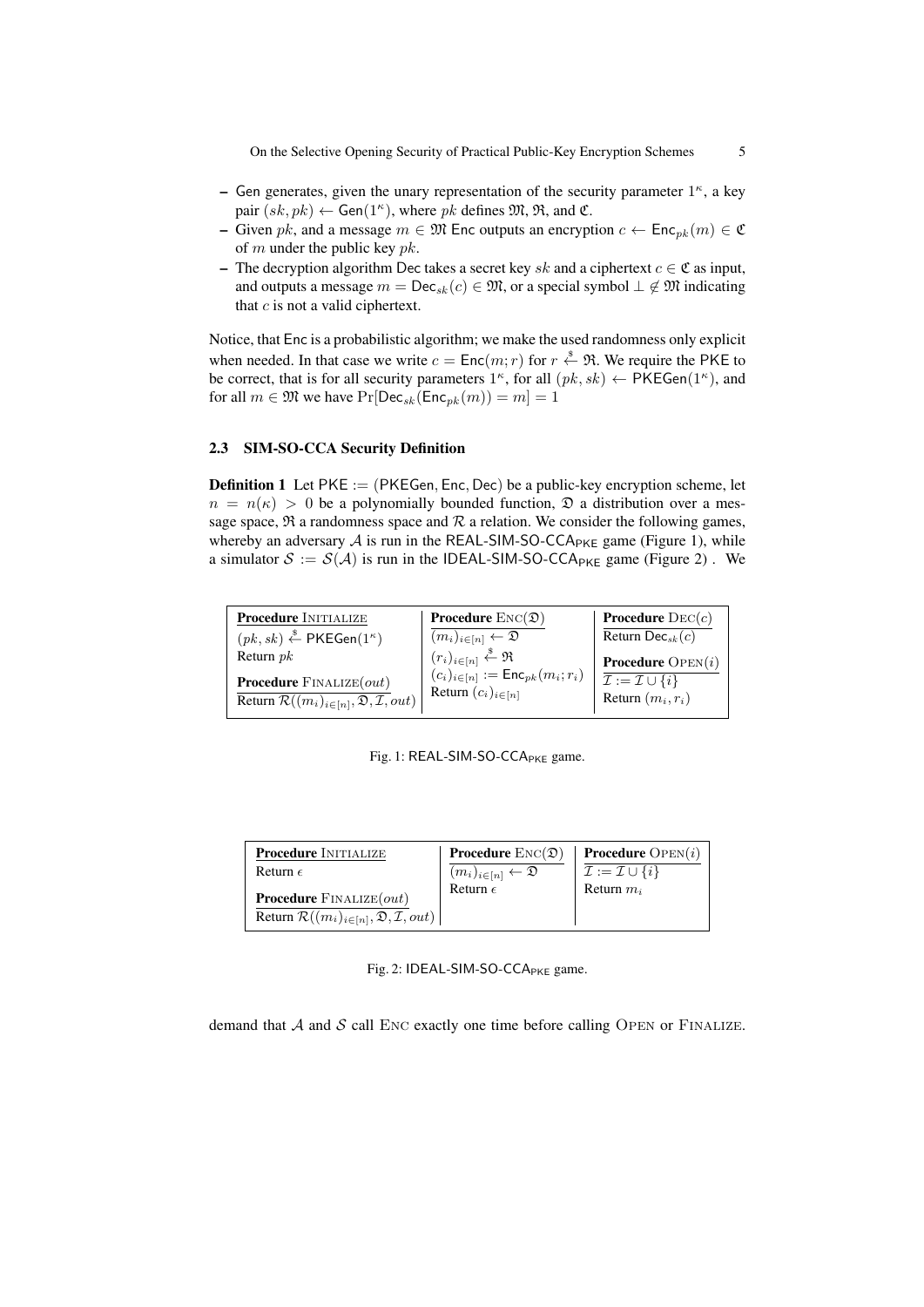Further, A is not allowed to call DEC on any  $c_i$ . To an adversary A, a simulator S, a relation  $R$  and  $n$  we associate the advantage function

$$
\begin{aligned}\n\mathbf{Adv}_{\mathsf{PKE}}^{\mathsf{SIM-SO-CCA}}(\mathcal{A}, \mathcal{S}, \mathcal{R}, n, \kappa) := \\
&| \Pr[\mathsf{REAL-SIM-SO-CCA}_{\mathsf{PKE}}^{\mathcal{A}} \Rightarrow 1] - \Pr[\mathsf{IDEAL-SIM-SO-CCA}_{\mathsf{PKE}}^{\mathcal{S}} \Rightarrow 1]|.\n\end{aligned}
$$

PKE is SIM-SO-CCA secure if for every PPT adversary  $A$  and every PPT relation  $R$ there exists a PPT simulator S such that  $\mathbf{Adv}_{\mathsf{PKE}}^{\mathsf{SIM-SO-CCA}}(\mathcal{A}, \mathcal{S}, \mathcal{R}, n, \kappa) \le \mathsf{negl}(\kappa)$ .

# 3 Transformation from any OW-PCA secure KEM

#### 3.1 Key Encapsulation Mechanisms and Message Authentication Codes

**Definition 2** Let  $\hat{\mathcal{R}}$  a key space.  $\hat{\mathcal{R}}$  a randomness space, and  $\hat{\mathcal{C}}$  a ciphertext space.

A Key Encapsulation Mechanism (KEM) consists of three PPT algorithms KEM  $=$ (KEMGen, Encap, Decap) defined to have the following syntax.

- KEMGen generates a key pair  $(pk, sk)$  on input  $1^k$ :  $(pk, sk) \leftarrow$  KEMGen $(1^k)$ , where  $pk$  specifies  $R$ ,  $\mathfrak{R}$  and  $\mathfrak{C}$ .
- Encap is given *pk* and outputs a key  $k \in \mathbb{R}$  and an *encapsulation*  $c \in \mathfrak{C}$  of  $k$ :  $(c, k) \leftarrow$  Encap<sub>nk</sub>.
- Given sk, Decap decapsulates  $c \in \mathfrak{C}: k \leftarrow \mathsf{Decap}_{sk}(c)$ , where  $k \in \mathfrak{K}$ .

We require correctness: for all  $\kappa \in \mathbb{N}$ , for all  $(pk, sk)$  generated by KEMGen $(1^{\kappa})$ , and for all  $(c, k)$  output by Encap<sub>nk</sub> we have Pr[Decap<sub>sk</sub> $(c) = k$ ] = 1. We make the randomness used in Encap only explicit when needed. Without loss of generality we assume Encap to sample  $k \stackrel{\$}{\leftarrow} \mathfrak{K}$ , and  $\mathfrak{K}$ ,  $\mathfrak{C}$  to be exponentially large in the security parameter:  $|\mathfrak{K}| \geq 2^{\kappa}, |\mathfrak{C}| \geq 2^{\kappa}.$ 

A KEM has unique encapsulations if for every  $\kappa \in \mathbb{N}$  and every  $(pk, sk)$  output by KEMGen(1<sup> $\kappa$ </sup>) it holds that Decap<sub>sk</sub> $(c)$  = Decap<sub>sk</sub> $(c') \Rightarrow c = c'$  for all  $c, c' \in \mathfrak{C}$ .

We introduce a security notion for KEMs that appeared in [35], namely *one-way* security in the presence of a *plaintext-checking oracle* (OW-PCA) amounting an adversary to test if some c is a *valid* encapsulation of a key k. That is, on input  $(c, k)$  and given the sk the oracle returns CHECK<sub>sk</sub> $(c, k) := (\text{Decap}_{sk}(c) \stackrel{?}{=} k) \in \{0, 1\}$ . Since an indistinguishability based security notion is out of reach, once  $A$  is granted access to CHECK. we make use of a weaker security notion, given in the following definition.

**Definition 3** Let  $KEM = (KEMGen, Encap, Decap)$  be a Key Encapsulation Mechanism and  $\mathcal A$  an adversary run in the OW-PCA<sub>KEM</sub> game stated in Figure 3. We restrict the adversary to call CHALLENGE exactly one time and define  $A$ 's advantage in winning the OW-PC $A_{KEM}$  game as

$$
\mathbf{Adv}_{\mathsf{KEM}}^{\mathsf{OW-PCA}}(\mathcal{A}, \kappa) := \Pr[\mathsf{OW-PCA}_{\mathsf{KEM}}^{\mathcal{A}} \Rightarrow 1].
$$

A KEM is OW-PCA secure, if  $\mathbf{Adv}_{\mathsf{KEM}}^{\mathsf{OW-PCA}}(\mathcal{A}, \kappa)$  is negligible for all PPT  $\mathcal{A}$ .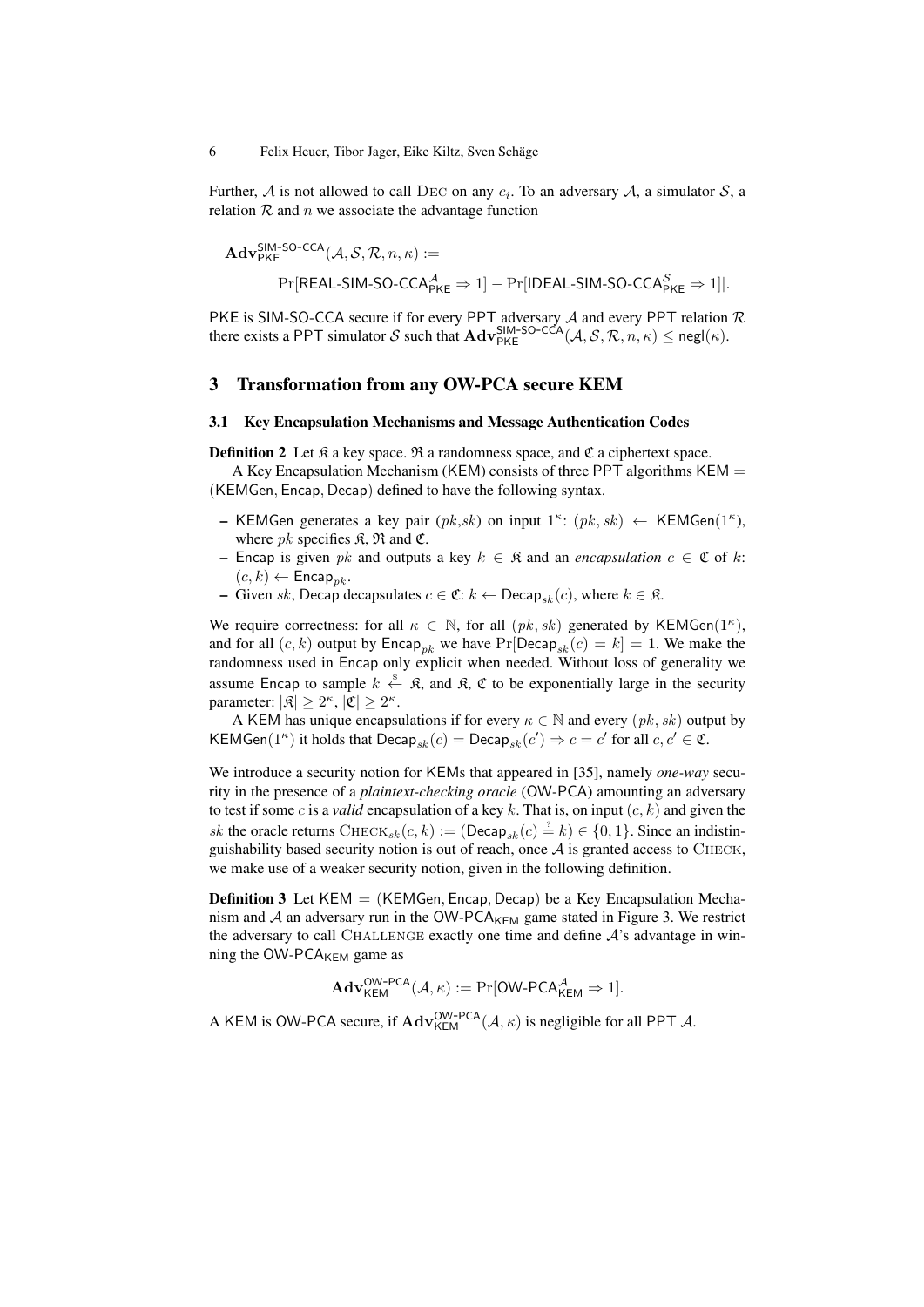On the Selective Opening Security of Practical Public-Key Encryption Schemes 7

| <b>Procedure</b> INITIALIZE $(1^{\kappa})$                 | <b>Procedure</b> CHALLENGE                                                                         | <b>Procedure</b> $\text{CHECK}(k, c)$   |
|------------------------------------------------------------|----------------------------------------------------------------------------------------------------|-----------------------------------------|
| $(pk, sk) \stackrel{\$}{\leftarrow}$ KEMGen $(1^{\kappa})$ | $(k^*, c^*) \overset{\hspace{0.1em}\mathsf{\scriptscriptstyle\$}}{\leftarrow} \mathsf{Encap}_{nk}$ | Return (Decap $(c) \stackrel{?}{=} k$ ) |
| Return $pk$                                                | Return $c^*$                                                                                       | <b>Procedure</b> $\text{FINALIZE}(k)$   |
|                                                            |                                                                                                    | Return $(k \stackrel{?}{=} k^*)$        |

#### Fig. 3:  $OW-PCA_{KEM}$  game

**Definition 4** Let  $\mathfrak{M}$  be a message space and let  $\mathcal{T}$  be a set (*tag space*). A Message Authentication Code MAC consists of the following three PPT algorithms MAC  $=$ (MACGen,Tag, Vrfy), whereby

- MACGen generates a key k on input  $1^{\kappa}: k \leftarrow \text{MACGen}(1^{\kappa})$ .
- Tag<sub>k</sub> computes a tag  $t \in T$  for a given message  $m \in \mathfrak{M}$ :  $t \leftarrow \textsf{Tag}_k(m)$ .
- Given a message  $m \in \mathfrak{M}$  and a tag  $t \in \mathcal{T}$ , Vrfy<sub>k</sub>, outputs a bit: {0, 1} ←  $\mathsf{Vrfy}_k(m,t).$

We require MAC to be correct: For all  $\kappa \in \mathbb{N}$ , all keys k generated by MACGen(1<sup> $\kappa$ </sup>), all  $m \in \mathfrak{M}$  and all tags computed by  $\mathsf{Tag}_k(m)$  we have  $\Pr[\mathsf{Vrfy}_k(m,\mathsf{Tag}_k(m)) = 1] = 1$ . For a fixed MAC and k, given message m we call a tag  $t /$  the tuple  $(m, t)$  valid, if  $\mathsf{Vrfy}_k(m,t) = 1.$ 

**Definition 5** For an adversary  $A$  and a MAC MAC := (MACGen, Tag, Vrfy) we consider the sUF-OT-CMA<sub>MAC</sub> (strongly unforgeable under one-time chosen message attacks) game, where  $A$  is allowed to call TAG at most once.

| <b>Procedure</b> INITIALIZE $(1^{\kappa})$                                                                            | <b>Procedure</b> $\text{Tag}(m)$                                                      |
|-----------------------------------------------------------------------------------------------------------------------|---------------------------------------------------------------------------------------|
| $k \stackrel{\hspace{0.1em}\mathsf{\scriptscriptstyle\$}}{\leftarrow} \mathsf{MACGen}(1^\kappa)$<br>Return $\epsilon$ | $\overline{t \leftarrow \mathsf{Tag}_k(m)}$ Return $t$                                |
| <b>Procedure</b> FINALIZE $(m^*, t^*)$<br>Return $(\text{Vrfy}_k(m^*, t^*) \wedge (m^*, t^*) \neq (m, t))$            | <b>Procedure</b> $VRFY(\tilde{m},\tilde{t})$<br>Return $Vrfy_k(\tilde{m}, \tilde{t})$ |

We define the advantage of  $A$  run in the sUF-OT-CMA<sub>MAC</sub> game as

 $\mathbf{Adv}_{\mathsf{MAC}}^{\mathsf{sUF}\text{-}\mathsf{OT-CMA}}(\mathcal{A},\kappa) := \Pr[\mathsf{sUF}\text{-}\mathsf{OT\text{-}CMA}_{\mathsf{MAC}}^{\mathcal{A}} \Rightarrow 1].$ 

MAC is sUF-OT-CMA secure, if  $\mathbf{Adv}_{MAC}^{sUF-OT-CMA}(\mathcal{A}, \kappa) \leq \mathsf{negl}(\kappa)$  holds for all PPT adversaries A.

Note that we only require one-time security, so a sUF-OT-CMA secure MAC can be constructed information-theoretically.

# 3.2 The Transformation

Before we prove our results on the selective-opening security of schemes built from KEMs, we recall a well known transformation ([44]) to turn a given KEM into a PKE scheme. Notice, that we instantiated the symmetric encryption with a one-time-pad.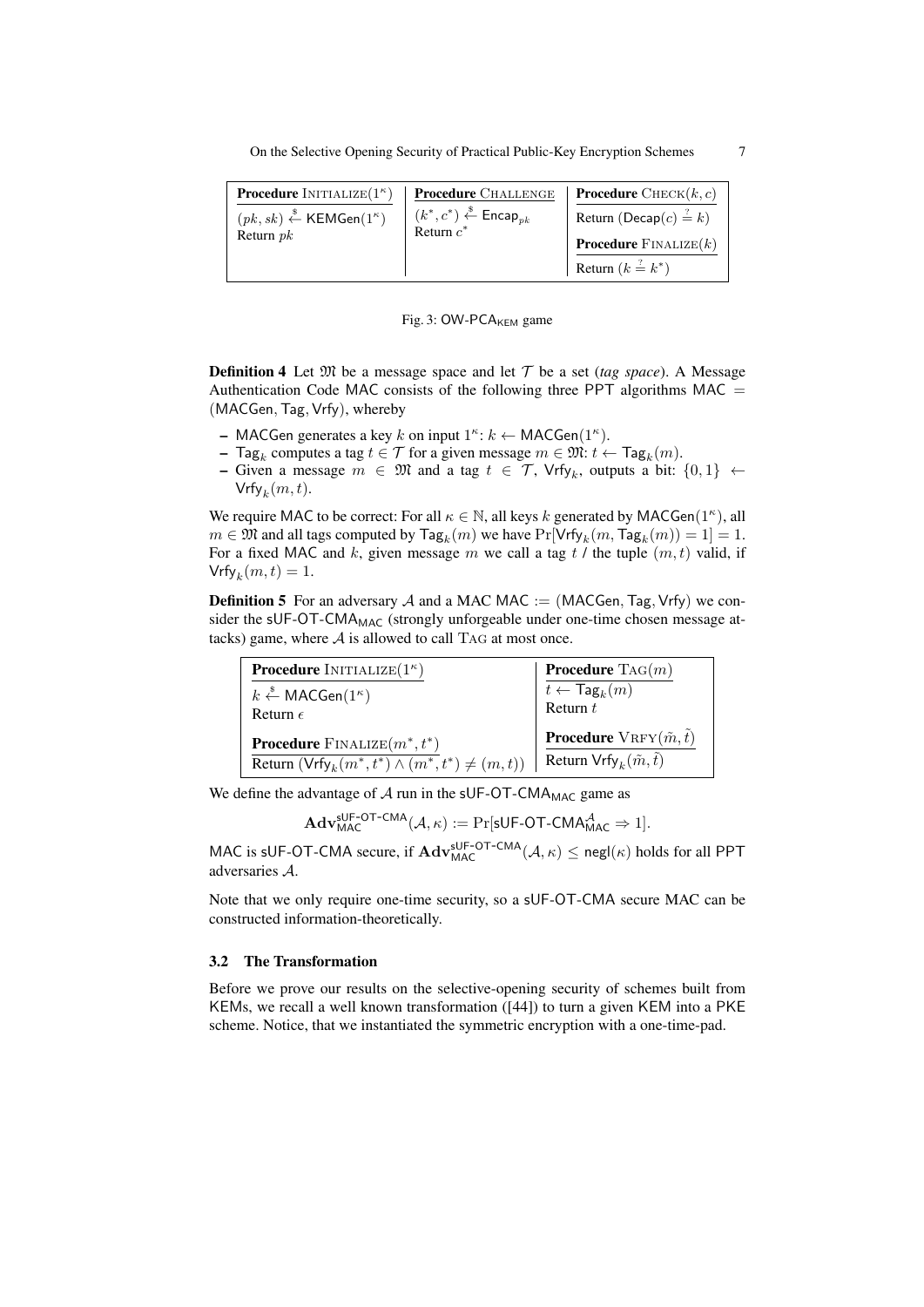Let KEM = (KEMGen, Encap, Decap) be a KEM,  $H$  a family of hash functions, and let  $MAC = (MACGen, Tag, Vrfy)$  be a MAC. The public-key encryption scheme PKE<sub>KEM,MAC</sub> obtained by the transformation is given in Figure 4.

| <b>Procedure</b> $PKEGEN(1^{\kappa})$                                                                                                                                                                                                                                                                                                        | <b>Procedure</b> $\text{Enc}(m)$                                              | <b>Procedure</b> DEC( $c^{(1)}, c^{(2)}, c^{(3)}$ ) |
|----------------------------------------------------------------------------------------------------------------------------------------------------------------------------------------------------------------------------------------------------------------------------------------------------------------------------------------------|-------------------------------------------------------------------------------|-----------------------------------------------------|
| $\left.\begin{array}{c c c} (pk_{\mathsf{KEM}},sk_{\mathsf{KEM}}) & \stackrel{\$}{{\leftarrow}}{\mathsf{KEMGen}}(1^\kappa) & (k,c^{(1)}) \stackrel{\$}{{\leftarrow}}{\mathsf{Encap}}_{pk_{\mathsf{KEM}}} & k \leftarrow \mathsf{Decap}_{sk_{\mathsf{KEM}}}(c^{(1)}) \\ (k^{sym},k^{mac}):=H(k) & (k^{sym},k^{mac}):=H(k) \end{array}\right.$ |                                                                               |                                                     |
|                                                                                                                                                                                                                                                                                                                                              |                                                                               | if $Vrfy_{k^{mac}}(c^{(2)}, c^{(3)}) = 1$           |
| $pk := (pk_{\mathsf{KEM}}, H)$                                                                                                                                                                                                                                                                                                               | $c^{(2)} := k^{sym} \oplus m$<br>$c^{(3)} := \textsf{Tag}_{k^{mac}}(c^{(2)})$ | Return $c^{(2)} \oplus k^{sym}$                     |
| $sk := sk$ <sub>KFM</sub><br>Return $pk$                                                                                                                                                                                                                                                                                                     | Return $(c^{(1)}, c^{(2)}, c^{(3)})$ else                                     |                                                     |
|                                                                                                                                                                                                                                                                                                                                              |                                                                               | Return                                              |

|  |  |  |  | Fig. 4: Transformation PKE <sub>KEM, MAC</sub> from KEM and MAC to PKE. |  |
|--|--|--|--|-------------------------------------------------------------------------|--|
|--|--|--|--|-------------------------------------------------------------------------|--|

It is well known, that the given construction turns a OW-PCA KEM into a IND-CCA secure PKE scheme in the random oracle model [44]. Our next theorem strengthens this results by showing that  $PKE_{KFM,MAC}$  is even SIM-SO-CCA secure.

Theorem 6 *Let* KEM *be a* OW*-*PCA *secure KEM with unique encapsulations and let* MAC be a sUF-OT-CMA secure MAC. Then PKE<sub>KEM,MAC</sub> is SIM-SO-CCA secure in *the random oracle model. In particular, for any adversary* A *run in the* REAL*-*SIM*-*SO*-* $\mathsf{CCA}_{\mathsf{PKE}_{\mathsf{KEMMAC}}}$  *game, that issues at most*  $q_h \leq 2^{\kappa-1}$  *hash and*  $q_d \leq 2^{\kappa-1}$  *decryption queries and obtains* n *ciphertexts, and every* PPT *relation* R*, there exists a simulator* S*, a forger* F *run in the* sUF*-*OT*-*CMAMAC *game, and an adversary* B *run in the* OW*-*PCAKEM *game with roughly the same running time as* A *such that*

$$
\mathbf{Adv}_{\mathsf{PKE}_{\mathsf{KE}_{\mathsf{ML}},\mathsf{MAC}}^{\mathsf{SIM-SO-CCA}}(\mathcal{A}, \mathcal{S}, \mathcal{R}, n, \kappa) \le
$$
\n
$$
n \cdot \left(\frac{q_h + q_d}{2^{\kappa - 1}} + \mathbf{Adv}_{\mathsf{MAC}}^{\mathsf{sUF-OT-CMA}}(\mathcal{F}, \kappa) + \mathbf{Adv}_{\mathsf{KEM}}^{\mathsf{OW-PCA}}(\mathcal{B}, \kappa)\right). \quad (1)
$$

Let us have a high-level look at our proof. Up to some small syntactical changes  $G_0$ constitutes of the REAL-SIM-SO-CCA $A_{PKE_{KEM,MAC}}^A$  game.

The later simulator  $S$  will provide  $A$  with message-independent dummy encryptions  $c_i$ . This allows S to claim that  $c_i = \text{Enc}_{k_i}(m_i, r_i)$  for some arbitrary  $m_i$  after sending  $c_i$  to A, if A should decide to open  $c_i$ . Game  $G_2$  introduces the dummy encryptions, while  $G_1$  serves as a preparational step.

After calling  $Enc(\mathfrak{D})$ , A is allowed to make OPEN, HASH and DEC queries in an arbitrary order. Assume, that A did not<sup>1</sup> query OPEN(i) before calling  $HASH(k_i)$  or issuing a valid decryption query  $(c_i^{(1)}, \cdot, \cdot)$ . Since the indexset of opened messages  $\mathcal I$  is part of  $A$ 's output  $S$  wants to simulate,  $S$  may not query  $\text{OPEN}(i)$  if  $A$  did not make the same call. Neither can S answer such a query, since it would fix  $k_i^{sym}$  and thereby

<sup>&</sup>lt;sup>1</sup> Neither HASH( $k_i$ ) nor  $\text{DEC}(c_i^{(1)}, \cdot, \cdot)$  queries are a tripping hazard, once A called OPEN(*i*).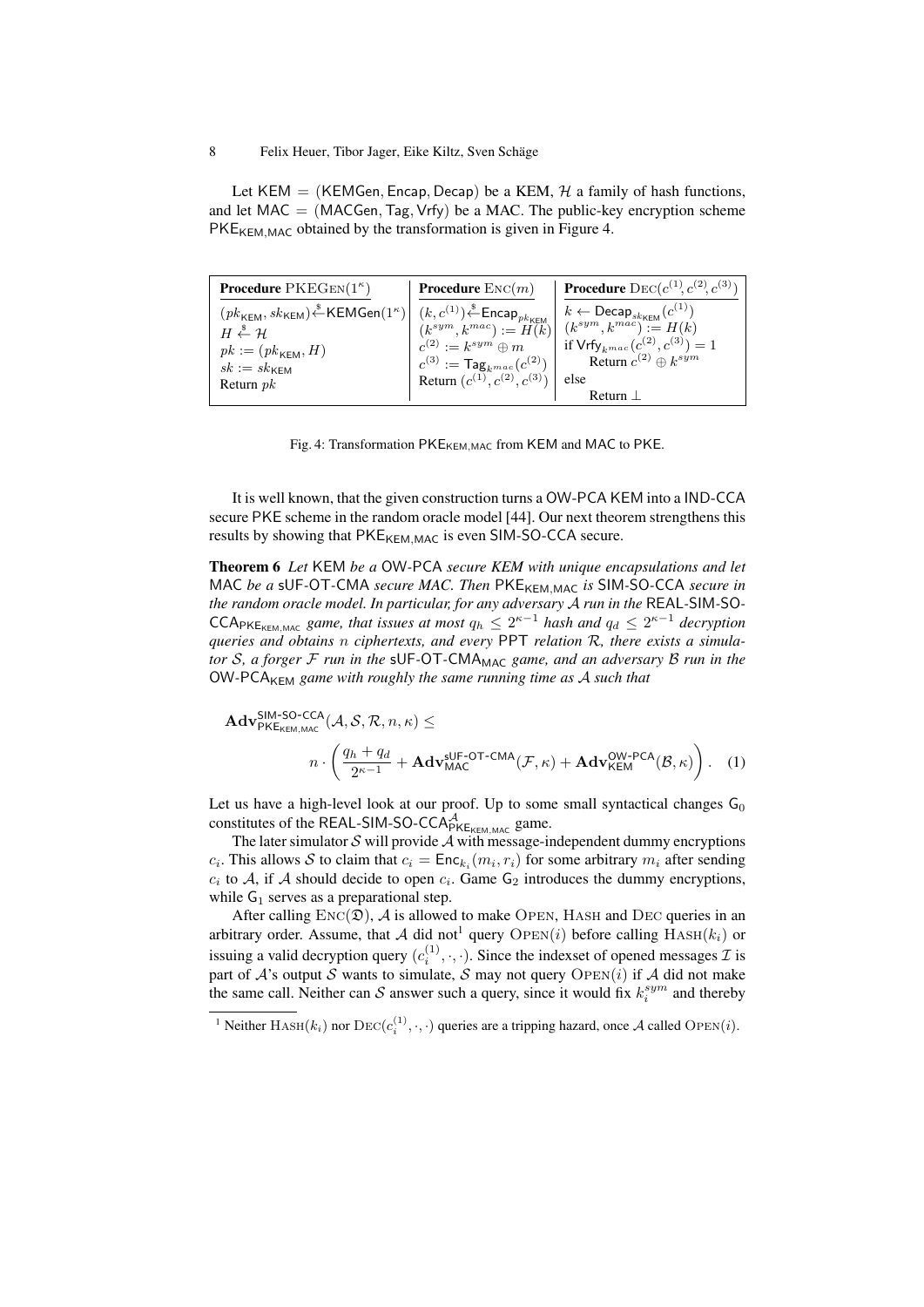$m_i$  before A made a potential OPEN(i) query. Therefore, we need to block  $HASH(k_i)$ and valid  $\text{Dec}(c_i^{(1)}, \cdot, \cdot)$  queries, if A did not call  $\text{OPEN}(i)$  before. Considering valid decryption queries, these two cases can occur: 1)  $H(k_i)$  is already defined, or 2)  $H(k_i)$ not defined. Game  $G_3$  takes care of case 2), while we block  $A$ 's hash queries  $HASH(k_i)$ for unopened  $c_i$  in game  $G_4$  - that is, ruling out case 1) as well.

*Proof.* Let  $q_h$  be the number of hash queries and let  $q_d$  be the number of decryption queries issued by A, let  $n = n(\kappa)$  be a polynomial in  $\kappa$ . For  $i \in [n]$  let:  $m_i$  denote the  $i^{th}$  message sampled by the challenger,  $r_i$  the  $i^{th}$  randomness used by Encap:  $(k_i, c_i^{(1)}) \leftarrow$  Encap $(r_i)$ ,  $(k_i^{sym}, k_i^{mac}) \leftarrow H(k_i)$  the  $i^{th}$  key-pair generated by hashing  $i \rightarrow \leftarrow$  Liicap $(i)$ ,  $(k_i)$  $k_i$  and  $c_i := (c_i^{(1)}, c_i^{(2)}, c_i^{(3)})$  the  $i^{th}$  ciphertext. Without loss of generality, the games samples  $(r_i)_{i \in [n]}$  as part of INITIALIZE. We proceed with a sequence of games which is given in pseudocode in Figure 5.



Fig. 5: Sequence of games  $G_0$  to  $G_4$ . Boxed code is only executed in the games indicated by the game names given in the same box style at the top right of every procedure.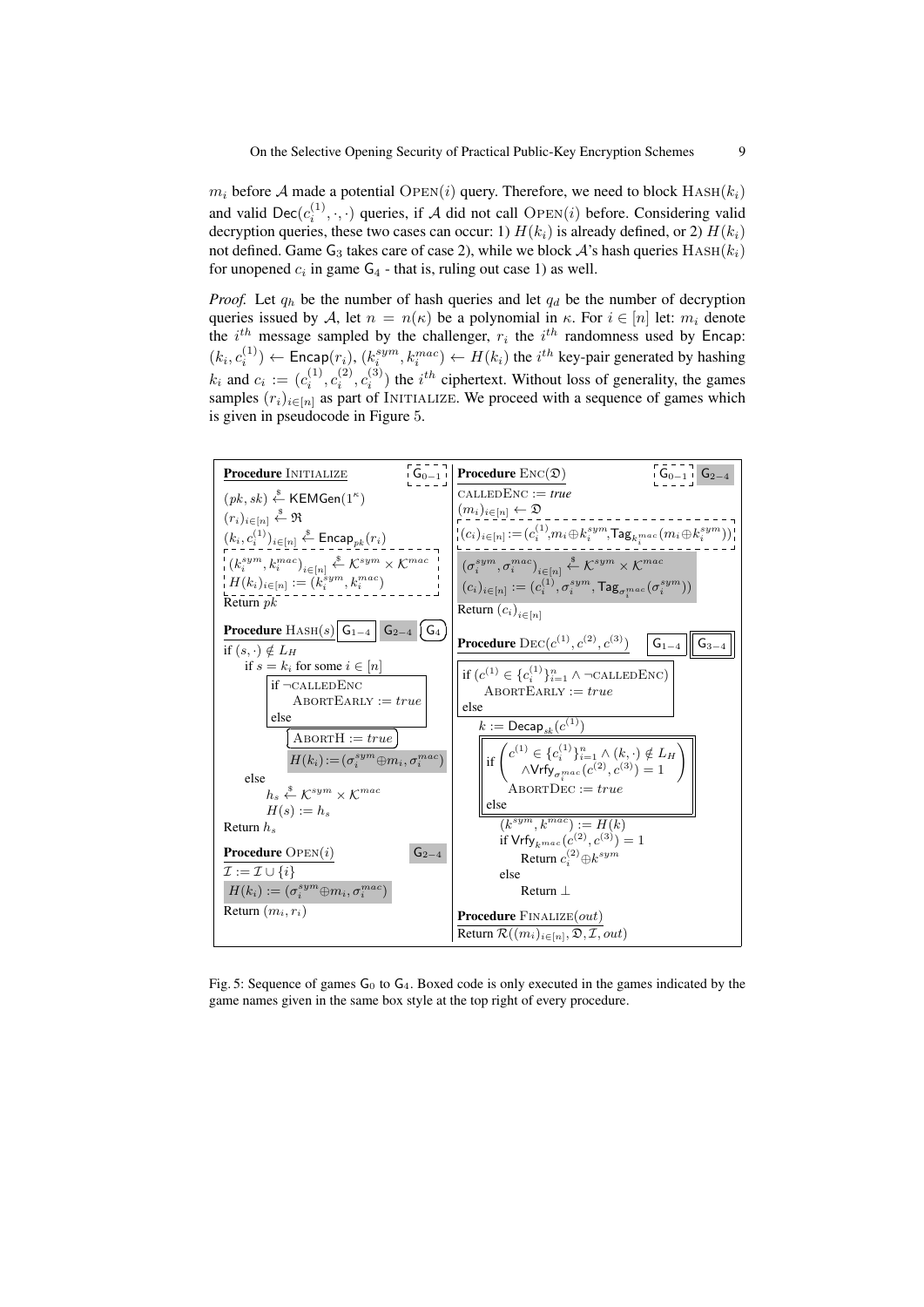*Game 0.* We model *H* as a random oracle. Challenger  $C_0$  keeps track of issued calls (either by the game or A) of  $HASH(s)$  by maintaining a list  $L_H$ . For a query s,  $HASH(s)$ returns  $h_s$  if there is an entry  $(s, h_s) \in L_H$ , otherwise HASH samples  $h_s$  at random, adds  $(s, h_s)$  to  $L_H$ , and returns  $h_s$ ; we write  $H(s) := h_s$  only and implicitly assume an update operation  $L_H := L_H \cup \{(s, h_s)\}\)$  to happen in the background.

We introduce small syntactical changes: Challenger  $\mathcal{C}_0$  samples  $(k_i^{sym}, k_i^{mac})_{i \in [n]}$  uniformly random and sets  $(H(k_i))_{i \in [n]} := (k_i^{sym}, k_i^{mac})$  while INITIALIZE is run. Additionally, G<sub>0</sub> runs Encap<sub>pk</sub> to generate  $(k_i, c_i^{(1)})_{i \in [n]}$  during INITIALIZE. *Claim 0.*  $\mathbf{Adv}(\mathsf{REAL-SIM-SO-CCA}_{\mathsf{PKE}_{\mathsf{KEM},\mathsf{MAC}},\mathsf{G}_{0}^{\mathcal{A}})=0.$ 

*Proof.* Apparently, it makes no difference if the challenger samples  $(r_i)_{i \in [n]}$  and runs Encap $(r_i)$  on demand as part of ENC or in advance while INITIALIZE is run.

Since H is modeled as a random oracle,  $H(s)$  is sampled uniformly random for every fresh query  $HASH(s)$ . Therefore  $C_0$  does not change the distribution by sampling  $(k_i^{sym}, k_i^{mac})$  in the first place and setting  $H(k_i) := (k_i^{sym}, k_i^{mac})$  afterwards.

*Game 1.* We add an abort condition. Challenger  $C_1$  raises the event ABORTEARLY and aborts<sup>2</sup> A, if A did not call ENC before calling either  $\text{HASH}(k_i)$  or  $\text{DEC}(c_i^{(1)}, \cdot, \cdot)$  for some  $i \in [n]$ . .

$$
Claim\ 1. \; \mathbf{Adv}(G_0^{\mathcal{A}}, G_1^{\mathcal{A}}) \leq n \cdot (q_h + q_d) \cdot 2^{-(\kappa - 1)}
$$

*Proof.* Since games  $G_0$  and  $G_1$  are identical until ABORTEARLY is raised, it follows that  $\mathbf{Adv}(G_0^{\overline{A}}, G_1^{\overline{A}}) \leq \Pr[\text{ABORTEARLY}].$  Let VIAHASH and VIADEC be the events that ABORTEARLY was caused by either a hash or a decryption query of  $A$ . Let  $s_i$ denote the  $i^{th}$  hash and  $d_i = (d_i^{(1)}, d_i^{(2)}, d_i^{(3)})$  the  $i^{th}$  decryption query of A. It holds that

$$
Pr[A\text{BORTEARLY}] = Pr[\text{VIAHASH}] + Pr[\text{VIADEC}]
$$
  
\n
$$
\leq Pr[s_1 \in \{k_i\}_{i=1}^n] + \sum_{i=2}^{q_h} Pr[s_i \in \{k_i\}_{i=1}^n] \bigwedge_{j=1}^{i-1} s_j \notin \{k_i\}_{i=1}^n]
$$
  
\n
$$
+ Pr[d_i^{(1)} \in \{c_i^{(1)}\}_{i=1}^n] + \sum_{i=2}^{q_d} Pr[d_i^{(1)} \in \{c_i^{(1)}\}_{i=1}^n] \bigwedge_{j=1}^{i-1} d_j^{(1)} \notin \{c_i^{(1)}\}_{i=1}^n]
$$
  
\n
$$
= \sum_{i=1}^{q_h} \frac{n}{2^{\kappa} - (i-1)} + \sum_{i=1}^{q_d} \frac{n}{2^{\kappa} - (i-1)} \leq \sum_{i=1}^{q_h} \frac{n}{2^{\kappa} - q_h} + \sum_{i=1}^{q_d} \frac{n}{2^{\kappa} - q_d} \leq \frac{n(q_h + q_d)}{2^{\kappa-1}}.
$$

Above holds since Encap samples  $k \stackrel{\text{s}}{\leftarrow}$   $\mathfrak{K}$  and KEM has unique encapsulations.

*Game 2.* We change the encryption procedure and answer hash queries in a different way.  $\mathcal{C}_2$  does not program  $H(k_i)$  for  $i \in [n]$  anymore. ENC still samples  $m_i$ , and samples  $\sigma_i^{sym} \stackrel{\hspace{0.1em}\mathsf{\scriptscriptstyle\$}}{\leftarrow} \mathcal{K}^{sym}$ ,  $\sigma_i^{mac} \stackrel{\hspace{0.1em}\mathsf{\scriptscriptstyle\$}}{\leftarrow} \mathcal{K}^{mac}$ , to compute  $c_i = \mathsf{Enc}_{k_i}(m_i) := (c_i^{(1)}, \sigma_i^{sym},$ 

<sup>&</sup>lt;sup>2</sup> Notice, that  $C_1$  aborts even if such a decryption query is invalid.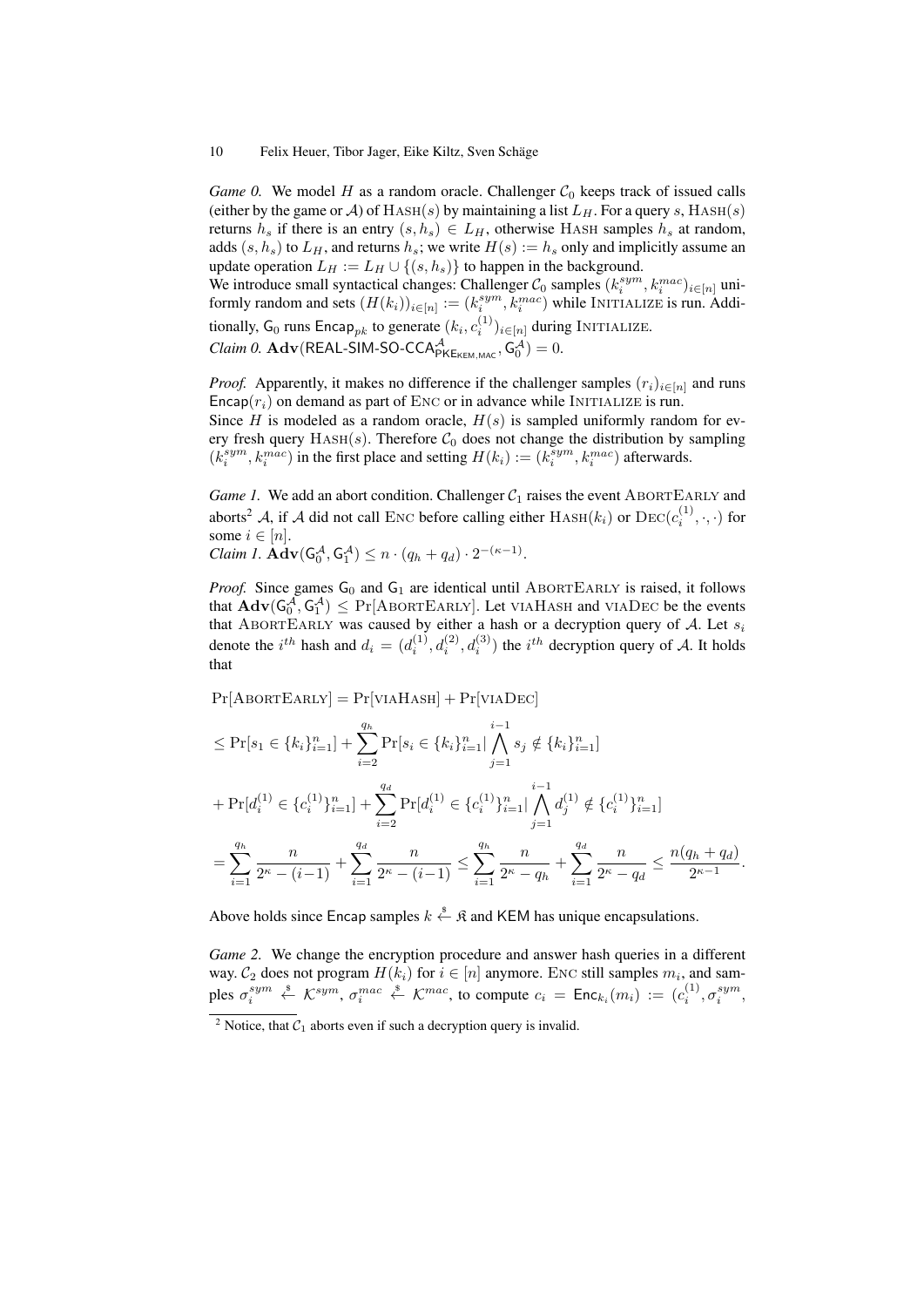$\text{Tag}_{\sigma_i^{mac}}(\sigma_i^{sym})$ ). If A should call  $\text{Hash}(k_i)$  for  $i \in [n]$  or  $\text{Open}(i)$ , the challenger programs  $H(k_i) := (\sigma_i^{sym} \oplus m_i, \sigma_i^{mac})$ . Keep in mind that as from now  $(k_i, \cdot) \notin L_H$ implies that  $OPEN(i)$  was not called. *Claim 2.*  $\mathbf{Adv}(\mathsf{G}_1^{\mathcal{A}}, \mathsf{G}_2^{\mathcal{A}})=0.$ 

*Proof.* Assuming that ABORTEARLY does not happen in game  $G_2$ , the keys  $k_i^{sym}$  and  $k_i^{mac}$  are still uniformly random when A calls Enc. Therefore  $(c_i^{(2)})_{i \in [n]} = m_i \oplus k_i^{sym}$ is uniform and  $(c_i^{(3)})_{i \in [n]}$  is a valid tag of a uniformly random message under a key from the uniform distribution. Consequently, challenger  $C_2$  can sample  $(c_i^{(2)})_{i \in [n]} := \sigma_i^{sym}$ uniformly and can compute the tags using a uniform key  $\sigma_i^{mac}$  without changing the distribution of the encryptions  $(c_i)_{i \in [n]}$ .

 $\mathcal{C}_2$  does not program  $H(k_i)$  for  $i \in [n]$  anymore, but has to keep H consistent. If A calls  $\text{HASH}(k_i)$  or  $\text{OPEN}(i)$ ,  $\mathcal{C}_2$  sets  $H(k_i) := (\sigma_i^{sym} \oplus m_i, \sigma_i^{mac})$ .

*Game 3.* We add another abort condition. If A already called ENC, issues a decryption query  $(c_i^{(1)}, c^{(2)}, c^{(3)}) \notin \{c_i\}_{i=1}^n$ , where  $H(k_i)$  is not defined, and  $\mathsf{Vrf}_{\mathsf{y}_{\sigma_i^{mac}}}(c_i^{(1)}, c^{(2)}, c^{(3)})$  $c^{(3)}$ ) verifies, challenger  $C_3$  raises ABORTDEC and aborts A. *Claim 3.*  $\mathbf{Adv}(G_2^{\mathcal{A}}, G_3^{\mathcal{A}}) \leq n \cdot \mathbf{Adv}_{MAC}^{\mathsf{sUF-OT-CMA}}(\mathcal{F}, \kappa).$ 

*Proof.* Games  $G_2$  and  $G_3$  are identical until ABORTDEC happens, it suffices to bound Pr[ABORTDEC].

Let MAC  $:=(MACGen, Tag, Vrfv)$  be the MAC used by the sUF-OT-CMA challenger. We construct an adversary  $\mathcal F$  against the sUF-OT-CMA security of MAC having success probability  $Pr[ABORTDEC]/n$ . The reduction is straight forward: F runs adversary A as in game  $G_3$ , but picks  $i^* \stackrel{\$}{\leftarrow} [n]$  during INITIALIZE. Computing the  $i^{*th}$ ciphertext, F queries its sUF-OT-CMA challenger for  $t^* := \text{TAG}(\sigma_{i^*}^{sym})$  instead of using its own TAG procedure and sends  $(c_i)_{i \in [n]}$  to A. If A should call OPEN $(i^*)$ , challenger  $C_3$  apparently was unlucky in hiding its own challenge and aborts the adversary. Querying its  $VRFY_k(\cdot, \cdot)$  oracle, F can detect when A issues a valid query  $DEC(c_i^{(1)}, c^{(2)}, c^{(3)})$  for some  $i \in [n]$ , returns  $(c^{(2)}, c^{(3)})$  to its sUF-OT-CMA challenger and aborts A.

Assume that ABORTDEC happens, i.e. A makes a valid decryption query  $(c_i^{(1)}, c^{(2)},$  $c^{(3)}$ )  $\notin \{c_i\}_{i\in[n]}$ , while  $H(k_i)$  is still undetermined. Notice, that we must not allow  $H(k_{i^*})$  to be fixed since  $k_{i^*}^{mac}$  is only known to the sUF-OT-CMA challenger. Let  $(c_i^{(1)}, \tilde{c}^{(2)}, \tilde{c}^{(3)}) \in \{c_i\}_{i \in [n]}$  be the ciphertext  $c_i$ , whose first component matches the first entry of  $A$ 's valid decryption query. Hence,  $c^{(3)}$  is either a new valid tag for  $\tilde{c}^{(2)}$ or  $c^{(3)}$  is a valid tag for a "new" message  $c^{(2)}$ , since  $(c^{(2)}, c^{(3)}) \neq (\tilde{c}^{(2)}, \tilde{c}^{(3)})$ . In both cases F wins its sUF-OT-CMA challenge by returning  $(c^{(2)}, c^{(3)})$ , if F picks the right challenge ciphertext to embed  $t^*$ . The claim follows by rearranging

$$
\mathbf{Adv}_{\mathsf{MAC}}^{\mathsf{sUF-OT-CMA}}(\mathcal{F}, \kappa) \geq \Pr[\mathrm{ABORTDEC}]/n.
$$

*Game 4.* We add one more abort condition. Challenger  $C_4$  raises the event ABORTH if A already called ENC, issues a hash query  $HASH(k_i)$  for  $i \in [n]$  and did not call  $OPEN(i)$  before.

 $\textit{Claim 4.} \text{Adv}(\mathsf{G}_3^{\mathcal{A}}, \mathsf{G}_4^{\mathcal{A}}) \leq n \cdot \text{Adv}_{\mathsf{KEM}}^{\mathsf{OW-PCA}}(\mathcal{B}, \kappa).$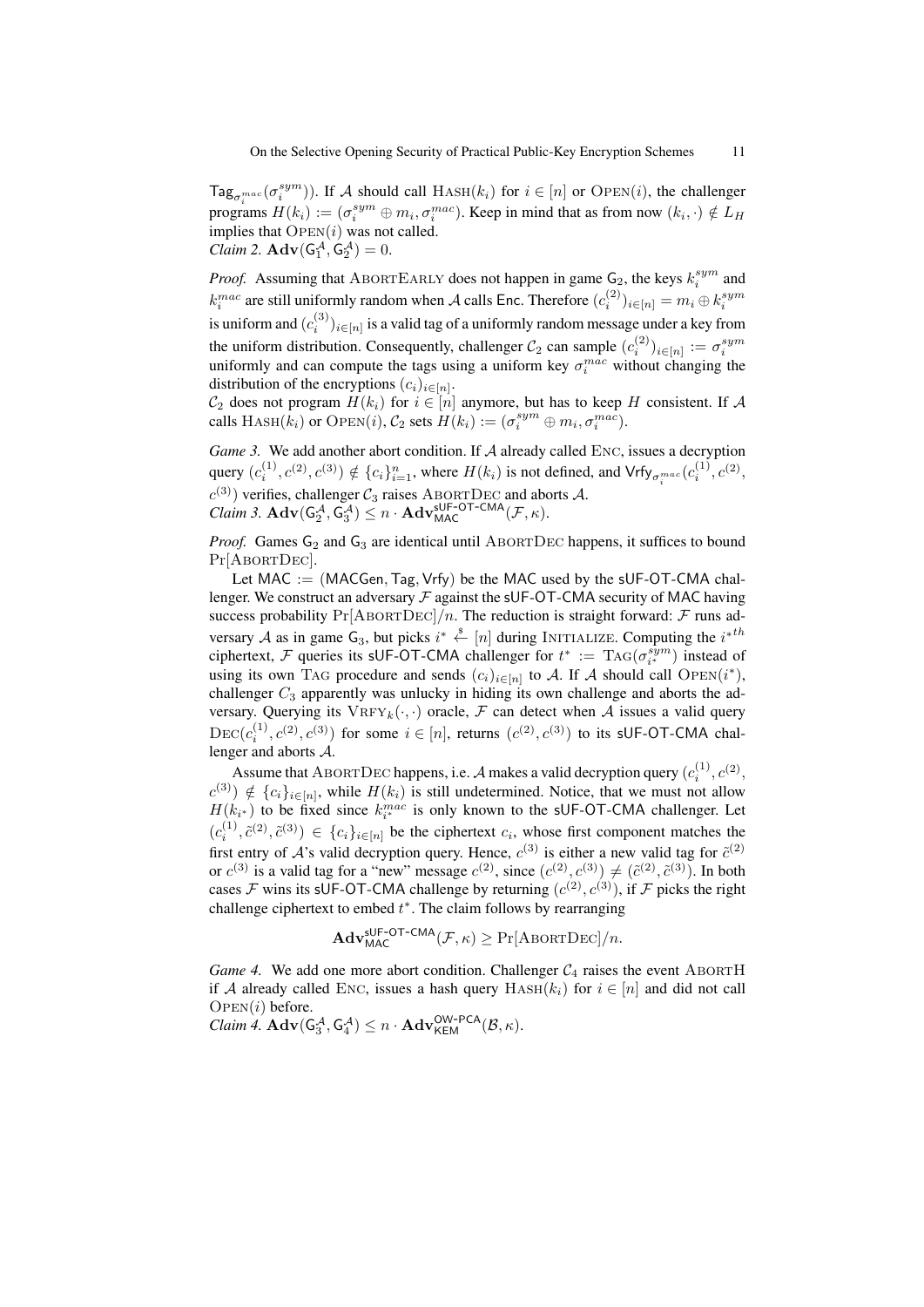Procedure INITIALIZE:  $pk \overset{\$}{\leftarrow}$  Initialize<sub>OW-PCA</sub>  $i^* \overset{\$}{\leftarrow} [n]$  $(r_i)_{i\in[n]\setminus\{i^*\}} \overset{\$}{\leftarrow} \mathfrak{R}$  $(k_i, c_i^{(1)})_{i \in [n] \setminus \{i^*\}} \leftarrow {\sf Encap}_{pk}(r_i)$  $c_{i^*}^{(1)} \overset{\$}{\leftarrow}$  Challenge Return pk Procedure  $HASH(s)$ if  $(s, \cdot) \notin L_H$ if  $s = k_i$  for some  $i \in [n] \setminus \{i^*\}$ if ¬calledEnc  ${\bf \small \textbf{ABORTEARLY}} := true$ else  $ABORTH := true$ else if  $\text{CHECK}(s, c_{i^*}^{(1)}) = 1$  $F$ INALIZE<sub>OW-PCA</sub> $(s)$  $A$ BORT $H := true$ else if  $\begin{pmatrix} \exists (c^{(1)}, k^{sym}, k^{mac}) \in H_{patch} \\ \text{s.t. } \text{CHECK}(s, c^{(1)}) = 1 \end{pmatrix}$  $H(s) := (k^{sym}, k^{mac})$ else  $h_s \overset{\$}{\leftarrow} \mathcal{K}^{sym} \times \mathcal{K}^{mac}$  $H(s) := h_s$ Return  $H(s)$ Procedure OPEN(i) if  $i=i^*$  $A$ BORT :=  $true$ else  $\mathcal{I} := \mathcal{I} \cup \{i\}$  $H(k_i):=(\sigma_i^{sym} {\oplus} m_i, \sigma_i^{mac})$ Return  $(m_i, r_i)$ Procedure  $\text{Enc}(\mathfrak{D})$ :  $\overline{\text{CALLEDENC} := \text{true}}$  $(m_i)_{i\in[n]} \leftarrow \mathfrak{D}$  $(\sigma_i^{sym}, \sigma_i^{mac})_{i \in [n]} \overset{\$}{\leftarrow} \mathcal{K}^{sym} \times \mathcal{K}^{mac}$  $(c_i)_{i \in [n]} := (c_i^{(1)}, \sigma_i^{sym}, \textsf{Tag}_{\sigma_i^{mac}}(\sigma_i^{sym}))$ Return  $(c_i)_{i \in [n]}$ **Procedure**  ${\rm DEC}(c^{(1)}, c^{(2)}, c^{(3)})$ if  $(c^{(1)} \in \{c_i^{(1)}\}_{i=1}^n \land \neg \text{CALLEDENC})$  $ABORTEARLY := true$ else if  $c^{(1)} \in \{c_i^{(1)}\}_{i=1}^n$ <br>if  $\mathsf{Vrfy}_{\sigma_i^{mac}}(c^{(2)}, c^{(3)}) = 1$  $\overrightarrow{\mathrm{ABORTDEC}} := true$ else Return ⊥ else if  $\begin{pmatrix} \exists (s, \cdot, \cdot) \in L_H \text{ s.t.} \\ \text{CHECK}(s, c^{(1)}) = 1 \end{pmatrix}$  $(k^{sym},k^{mac}):=H(s)$ else  $(k^{sym},k^{mac}) \stackrel{\$}{\leftarrow} \mathcal{K}^{sym} \times \mathcal{K}^{mac}$ Add  $(c^{(1)}, k^{sym}, k^{mac})$  to  $H_{patch}$ if  $\mathsf{Vrfy}_{k^{mac}}(c^{(2)}, c^{(3)}) = 1$ Return  $c_i^{(2)} \oplus k^{sym}$ else Return ⊥ Procedure FINALIZE(out) Return  $\mathcal{R}((m_i)_{i \in [n]}, \mathfrak{D}, \mathcal{I}, out)$ 

Fig. 6: Reduction to KEM's OW-PCA security given by the game interface for A.

*Proof.* Games  $G_3$  and  $G_4$  are identical until ABORTH happens. Given adversary A run in the REAL-SIM-SO-CCA game, we construct an adversary  $B$  against the OW-PCA security of KEM having success probability  $Pr[ABORTH]/n$  as depicted in Figure 6. Adversary B receives a pk and a challenge encapsulation  $c^* \leftarrow$  CHALLENGE of some key  $k^*$  and aims to output k, given access to an CHECK $(\cdot, \cdot)$  returning CHECK $_{sk}(k, c) :=$  $( \textsf{Decap}_{sk}(c) \stackrel{?}{=} k).$ 

 $\beta$  runs  $\mathcal A$  as  $\mathcal A$  is run in game  $\mathsf G_3$  except for the following differences: After calling INITIALIZE, B guesses an index  $i^* \stackrel{\$}{\leftarrow} [n]$ . B creates  $c_i$  as before, but hides its own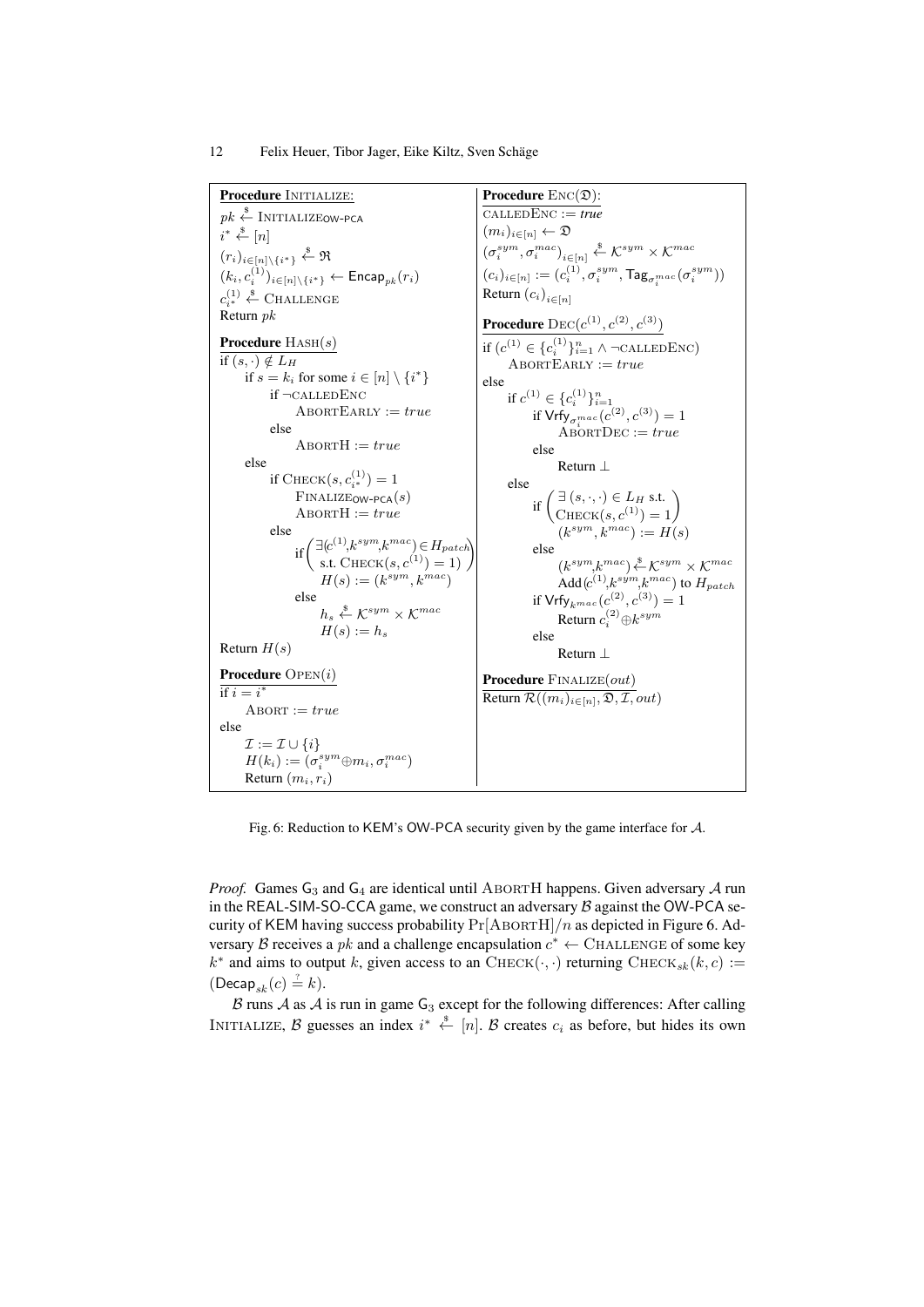challenge in the first component of the  $i^{*th}$  ciphertext. Let's assume that ABORTH happens. Since B knows  $\{c_i^{(1)}\}$  for  $i \in [n] \setminus \{i^*\}$ , it can detect if A queries  $\text{HASH}(s)$ for  $s \in \{k_i\}$  where  $i \in [n] \setminus \{i^*\}$ , while B can invoke its CHECK oracle to detect the query HASH( $k_{i^*}$ ) since CHECK( $k_{i^*}, c_{i^*}^{(1)}$ ) = 1. Therefore  $\beta$  does not have to guess when ABORTH happens. If A should call  $\text{OPEN}(i^*)$ , B apparently guessed  $i^*$  wrong<sup>3</sup> and aborts  $A$ . Running the reduction,  $B$  has to maintain the conditions for ABORTDEC. Therefore it suffices to check if  $c^{(1)} \in \{c_i^{(1)}\}_{i=1}^n$  and  $\text{Vrf}_{\sigma_i^{mac}}(c^{(2)}, c^{(3)})$  hold, because  $H(k)$  cannot be defined, since neither ABORTH, nor ABORT via OPEN happened.

It remains to explain how B (unable to compute  $k = \text{Decap}_{sk}(c^{(1)})$ ) answers decryption queries without knowing  $sk$ . To answer these queries we make use of the nifty "oracle patching technique" from [18]. If A calls  $\text{DEC}(c^{(1)}, c^{(2)}, c^{(3)})$ , B checks if  $H(k)$  is already defined by querying CHECK(s,  $c^{(1)}$ ) for every  $(s, \cdot) \in L_H$ . If there is such a s, B uses  $(k^{sym}, k^{mac}) := H(s)$ . If not, B picks  $(k^{sym}, k^{mac})$  at random and has to keep an eye on upcoming hash queries, since  $\mathcal B$  just committed to  $H(k)$ .

Therefore B maintains a dedicated list  $H_{patch}$  where B adds  $(c^{(1)}, (sym, k^{mac}))$ . On every hash query  $HASH(s)$ , B checks if there is an entry  $(c^{(1)}, k^{sym}, k^{mac}) \in H_{patch}$ s.t. CHECK $(s, c^{(1)}) = 1$  in order to fix the oracle by setting  $H(s) := (k^{sym}, k^{mac})$ . If A should call  $\text{DEC}(c_{i^*}^{(1)}, \cdot, \cdot)$ , challenger  $C_3$  treats it like every other decryption query. Considering that ABORTH happens,  $\beta$  only has to pick the right ciphertext to hide its own OW-PCA challenge to win its game. Therefore  $\beta$  succeeds if ABORTH happens and B guessed  $i^* \in [n]$  correctly:

$$
\mathbf{Adv}_{\mathsf{KEM}}^{\mathsf{OW-PCA}}(\mathcal{B}, \kappa) \geq \Pr[\mathrm{ABORTH}]/n.
$$

*Claim 5.* There exists a simulator  $S$  run in the IDEAL-SIM-SO-CCA game such that  $\mathbf{Adv}(\mathsf{G}_4^{\mathcal{A}}, \mathsf{IDEAL-SIM-SO-CCA}_{\mathsf{PKE}_{\mathsf{KEM}, \mathsf{MAC}}^{\mathcal{S}})=0.$ 

*Proof.* The simulator runs the adversary as it is run in game  $G_4$ , i.e. S runs PKEGen on its own and feeds pk to A. On A's call of  $Enc(\mathfrak{D})$  the simulator calls  $Enc(\mathfrak{D})$  as well and creates dummy encryptions without knowing the sampled messages  $(m_i)_{i \in [n]}$ . If  ${\mathcal{A}}$ calls OPEN(i), S forwards the query to its own game, learns  $m_i$ , and returns  $(m_i, r_i)$ to A.

Because ABORTEARLY does not happen, S does not have to commit to  $\text{Dec}(c_i)$  before ENC is called. Since neither ABORTH nor ABORTDEC happen,  $A$  calls  $\text{OPEN}(i)$ before issuing "critical" hash or decryption queries and S is able to learn  $m_i$  and can program H accordingly. Due to these changes and the dummy encryption introduced in game  $G_2$ , A cannot get information on some  $m_i$  without calling  $\text{OPEN}(i)$ , that is, "avowing" S to call  $\text{Open}(i)$  as well, allowing S to answer possibly upcoming hash or decryption queries consistently.

Collecting the advantages of  $A$  we get the claim as stated in Equation (1).

 $3 \text{ A}$  cannot ask to open every single challenge ciphertext, since ABORTH occurs.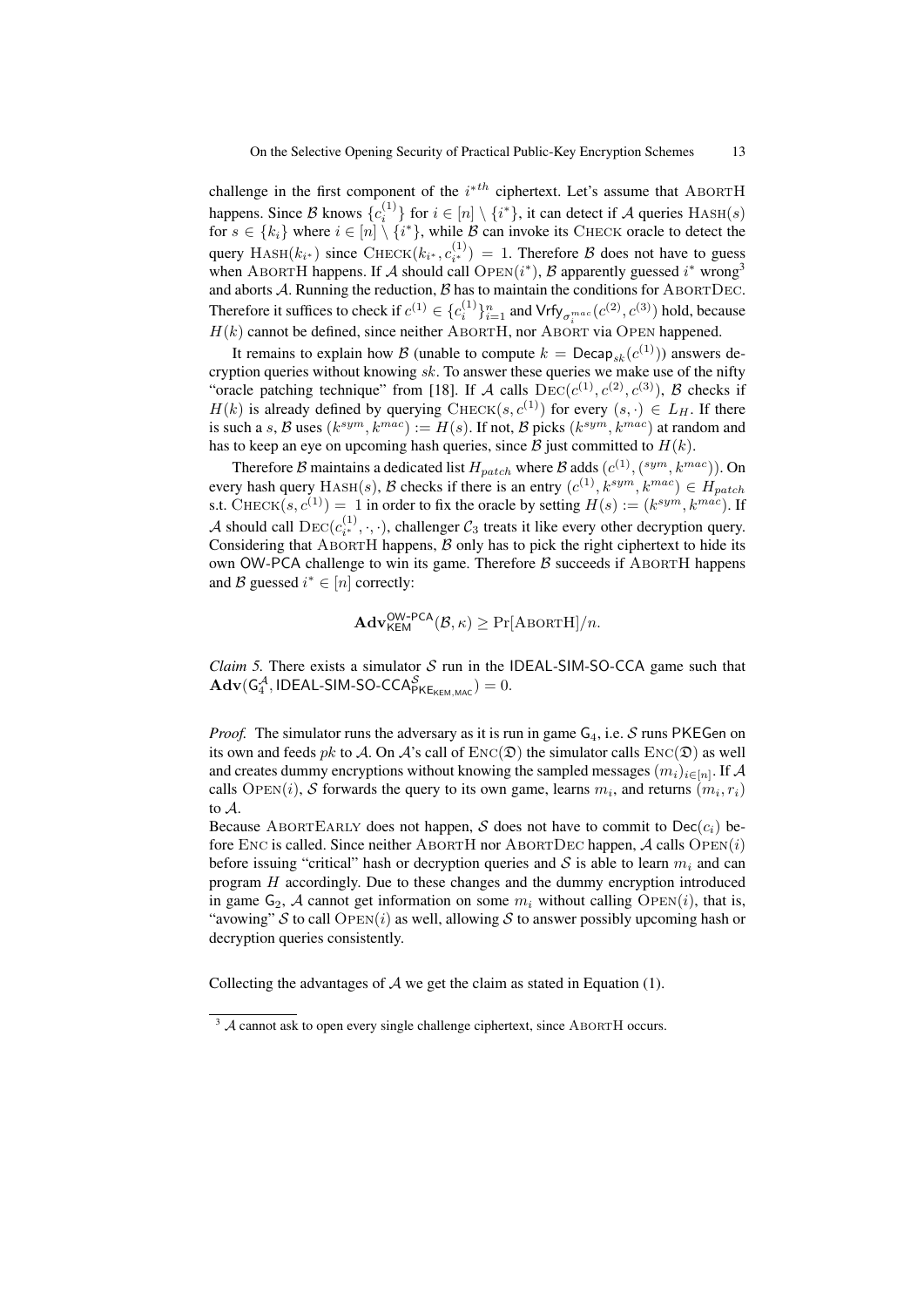#### 3.3 Implications for practical encryption schemes

We now give specific instantiations of SIM-SO-CCA secure scheme via our generic transformation. We focus on two well known KEMs, namely the DH and RSA key encapsulation mechanism.

DHIES. Let  $\mathbb G$  be a group of prime-order p, and let q be a generator. The Diffie-Hellman KEM DH-KEM  $=$  (Gen, Enc, Dec) is defined as follows. The key-generation algorithm Gen picks  $x \stackrel{s}{\leftarrow} \mathbb{Z}_p$  and defines  $pk = X := g^x$  and  $sk = x$ ; the encapsulation algorithm Encap<sub>pk</sub> picks  $r \stackrel{\$}{\leftarrow} \mathbb{Z}_p$  and returns  $(c = g^r, k = X^r)$ ; the decapsulation algorithm Decap<sub>sk</sub> $(c)$  returns  $k = c<sup>x</sup>$ . OW-PCA security of the DH-KEM is equivalent to the strong Diffie-Hellman (sDH) assumption [1]. The sDH assumption states that there is no PPT adversary A that, given two random group elements  $U := g^u, V := g^v$  and a *restricted* DDH oracle  $\mathcal{O}_v(\cdot, \cdot)$  where  $\mathcal{O}_v(a, b) := (a^v \stackrel{?}{=} b)$  computes  $g^{uv}$  with nonnegligible probability.

| <b>Procedure PKEGen</b> $(1^{\kappa})$                                                                                                                                  | <b>Procedure</b> $Enc(m)$                                                                                                                                                                          | <b>Procedure</b> Dec $(c_1, c_2, c_3)$                                                                                       |
|-------------------------------------------------------------------------------------------------------------------------------------------------------------------------|----------------------------------------------------------------------------------------------------------------------------------------------------------------------------------------------------|------------------------------------------------------------------------------------------------------------------------------|
| $H \overset{\$}{\leftarrow} \mathcal{H}$<br>$x \stackrel{\$}{\leftarrow} \mathbb{Z}_p$<br>$X := q^x$<br>$pk := (\mathbb{G}, g, p, X)$<br>$sk := x$<br>Return $(pk, sk)$ | $r \stackrel{\$}{\leftarrow} \mathbb{Z}_p$<br>$(k^{sym}, k^{mac}) \leftarrow H(X^r)$<br>$c_1 := q^r$<br>$c_2 := k^{sym} \oplus m$<br>$c_3 := \mathsf{Tag}_{kmac}(c_2)$<br>Return $(c_1, c_2, c_3)$ | $(k^{sym},k^{mac}) \leftarrow H(c_1^x)$<br>if $Vrfy_{kmac}(c_2, c_3) = 1$<br>Return $c_2 \oplus k^{sym}$<br>else<br>Return 1 |

Fig. 7: The Diffie-Hellman Integrated Encryption Scheme DHIES instantiated with a one-time pad.

Let MAC be a MAC with message-space and key-space  $\{0,1\}^{\ell}$  and let  $\mathcal{H}: \mathbb{G} \mapsto$  $\{0,1\}^{2\ell}$  be a family of hash functions. The security of DHIES = PKE<sub>DH-KEM, MAC</sub> (depicted in Figure 7)(instantiated with a one-time pad) is stated in the following corollary, whose proof is a direct consequence of Theorem 6.

Corollary 7 DHIES instantiated with a one-time pad is SIM-SO-CCA secure in the random oracle model, if MAC is sUF-OT-CMA and the sDH assumption holds.

RSA*-*KEM*.* We obtain another selective-opening secure encryption scheme, if we plug in the RSA-KEM in the generic transformation given in Figure 4. Thereby, OW-PCA security of the RSA-KEM holds under the RSA assumption [42]. Under the RSA assumption, PKE<sub>RSA-KEM,MAC</sub> (as described in ISO18033-2 [42]) is SIM-SO-CCA secure in the random oracle model.

Both reductions for the OW-PCA security of the DH-KEM, RSA-KEM, respectively, are tight, while both KEMs have unique encapsulations.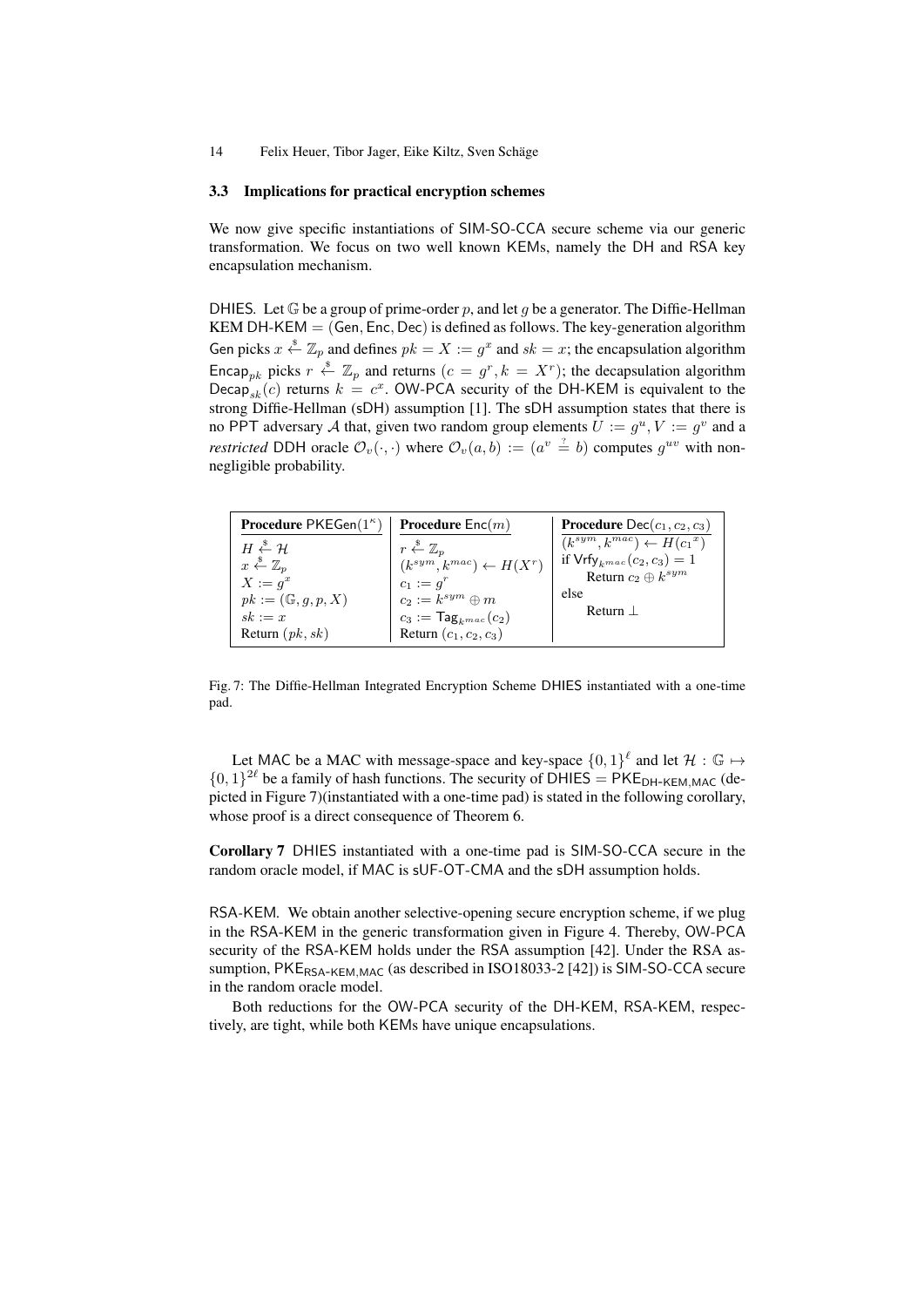# 4 The OAEP Transformation

In this section we show that OAEP is SIM-SO-CCA secure when instantiated with a *partial-domain one-way trapdoor permutation* (see Section 4.1). Since it is known [22] that the RSA permutation is partial-domain one way under the RSA assumption, this implies that RSA-OAEP is SIM-SO-CCA secure under the RSA assumption. In fact, our result works not only for trapdoor permutations, but for *injective* trapdoor functions as well. Since SIM-SO-CCA security implies IND-CCA security, our proof also provides an alternative to the IND-CCA security proof of [22].

## 4.1 Trapdoor Permutations and Partial-Domain Onewayness

Recall that a trapdoor permutation is a triple of algorithms  $\mathcal{T} = (GK, F, F^{-1})$ , where GK generates a key pair  $(ek, td) \stackrel{\$}{\leftarrow} GK(1^{\kappa}), F(ek, \cdot)$  implements a permutation

$$
f_{ek}: \{0,1\}^k \to \{0,1\}^k \tag{2}
$$

specified by  $ek$ , and  $F^{-1}(td, \cdot)$  inverts  $f_{ek}$  using the trapdoor  $td$ . Let us write the function  $f_{ek}$  from (2) as a function

$$
f_{ek}: \{0,1\}^{\ell+k_1} \times \{0,1\}^{k_0} \to \{0,1\}^k
$$

with  $k = \ell + k_1 + k_0$ .

**Definition 8** Let  $T$  be a trapdoor permutation as given above and  $\beta$  an adversary run in the PD-OW $_{\mathcal{T}}$  game given in Figure 8. We restrict  $\beta$  to call CHALLENGE exactly one time and define B's advantage in winning the PD-OW $_{\mathcal{T}}$  game as

$$
\mathbf{Adv}_{\mathcal{T}}^{\mathsf{PD-OW}}(\mathcal{B}, \kappa) := \Pr[\mathsf{PD-OW}_{\mathcal{T}}^{\mathcal{B}} \Rightarrow 1].
$$

Moreover, if  $\mathbf{Adv}_{\mathcal{T}}^{\mathsf{PD-OW}}(\mathcal{B}, \kappa) \le \mathsf{negl}(\kappa)$  for all probabilistic polynomial-time (in  $\kappa$ ) adversaries  $B$ , we say that  $T$  is a *partial-domain secure* trapdoor permutation.

| <b>Procedure</b> INITIALIZE $(1^{\kappa})$          | <b>Procedure</b> CHALLENGE                                                                                                                                    | <b>Procedure</b> $\text{FINALIZE}(s')$ |
|-----------------------------------------------------|---------------------------------------------------------------------------------------------------------------------------------------------------------------|----------------------------------------|
| $(ek, td) \stackrel{\$}{\leftarrow} GK(1^{\kappa})$ | $\begin{array}{c} (s,t) \stackrel{\$}{\leftarrow} \{0,1\}^{\ell+k_1} \times \{0,1\}^{k_0} \end{array}$ Return $(s \stackrel{?}{=} s')$<br>$y := F(ek, (s,t))$ |                                        |
| Return $ek$                                         | Return $\eta$                                                                                                                                                 |                                        |

#### Fig. 8: PD-OW $_{\mathcal{T}}$  game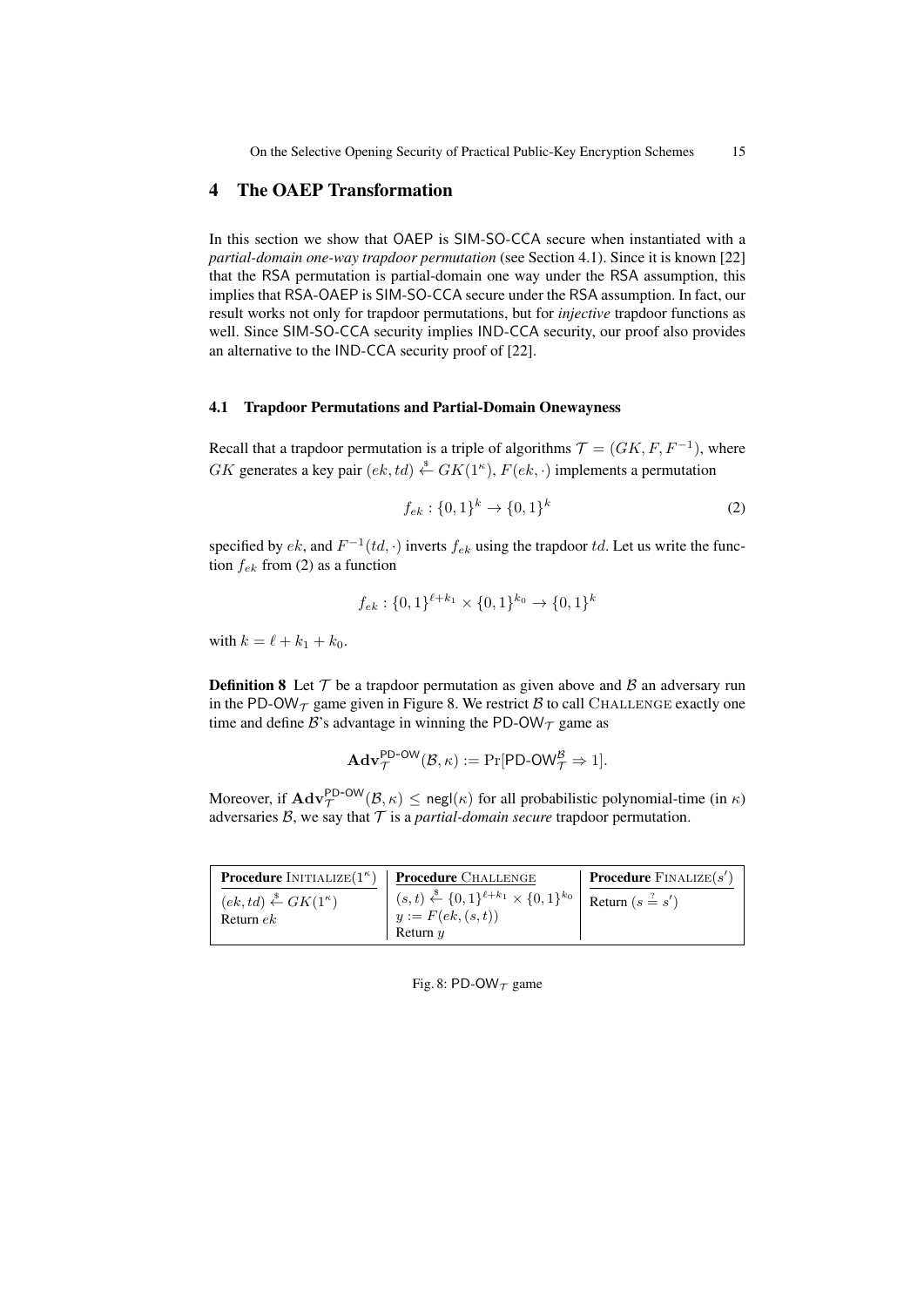#### 4.2 Optimal Asymmetric Encryption Padding (OAEP)

Let  $\mathcal{T} = (GK, F, F^{-1})$  be a trapdoor permutation. The OAEP encryption scheme is defined as follows.

- The key generation  $Gen(1^{\kappa})$  computes a key pair  $(ek, td) \leftarrow GK(1^{\kappa})$  for the trapdoor permutation. It defines two hash functions

$$
G: \{0,1\}^{k_0} \to \{0,1\}^{\ell+k_1}
$$
 and  $H: \{0,1\}^{\ell+k_1} \to \{0,1\}^{k_0}$ 

and outputs  $sk = td$  and  $pk = (ek, G, H)$ .

− To encrypt a message  $m \in \{0,1\}^{\ell}$ , the sender draws a random value  $r \stackrel{\$}{\leftarrow} \{0,1\}^{k_0}$ . Then it computes

$$
s = m||0^{k_1} \oplus G(r) \qquad t = r \oplus H(s).
$$

The ciphertext is  $C = F(ek, (s, t)) = f_{ek}(s, t)$ .

– To decrypt a ciphertext C, the decryption algorithm  $\text{Dec}_{sk}(c)$  uses  $sk = td$  to apply the inverse permutation to c, and obtains  $(s,t) = F^{-1}(td, c)$ . Then it computes  $r = t \oplus H(s)$  and  $\mu = s \oplus G(r)$ , and parses  $\mu \in \{0,1\}^{\ell+k_1}$  as  $\mu = m||\rho$  with  $m \in \{0,1\}^{\ell}$  and  $\rho \in \{0,1\}^{k_1}$ . If  $\rho = 0^{k_1}$ , then the decryption algorithm outputs m. Otherwise  $\perp$  is returned.

The OAEP padding process is illustrated in Figure 9.



Fig. 9: The OAEP padding process.

#### 4.3 Security of OAEP against SO-CCA Attacks

In this section we will analyze the security of the OAEP scheme. We will prove that OAEP is SIM-SO-CCA-secure in the random oracle model [7], assuming the partialdomain onewayness of the trapdoor permutation  $T$ . Note that a proof in the random oracle model is the strongest result we can hope for, since SIM-SO-CCA-security implies IND-CCA security, and it is known [31] that OAEP can not be proven IND-CCA secure without random oracles.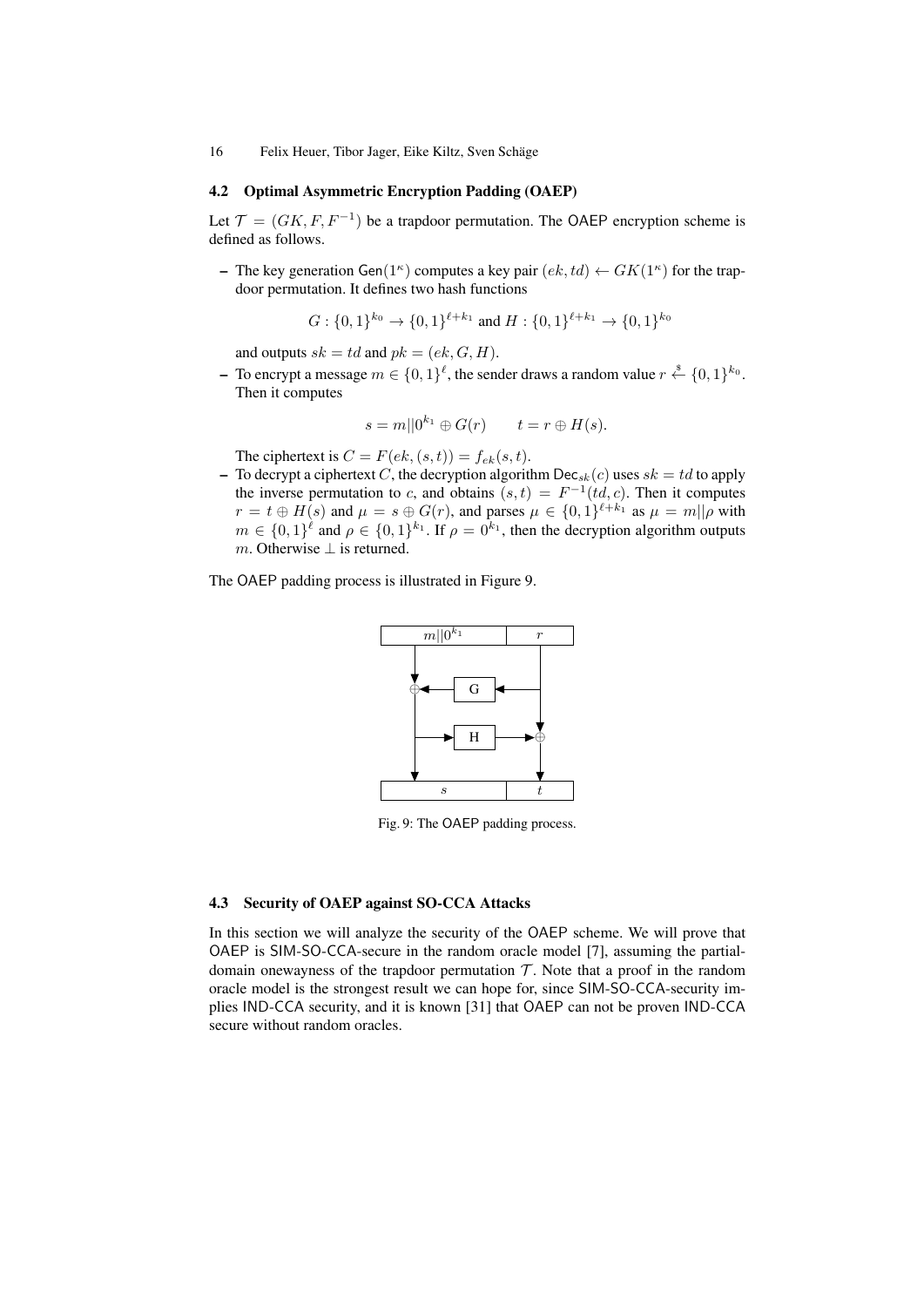**Theorem 9** Let OAEP be the scheme described in Section 4.2 and  $\mathcal{T} = (GK, F, F^{-1})$ *be a trapdoor permutation. Then* OAEP *is* SIM*-*SO*-*CCA *secure in the random oracle model (where both hash functions* G *and* H *are modeled as random oracles). In particular, for every PPT relation* R*, every adversary* A *run in the* REAL*-*SIM*-*SO*-*CCAOAEP *game that issues at most*  $q_h$  *queries to*  $H$ *,*  $q_q$  *queries to*  $G$ *,*  $q_d$  *decryption queries, and obtains n ciphertexts, there exists a simulator S and an adversary B in the* PD-OW<sub>T</sub> *experiment such that*

$$
\mathbf{Adv}_{\mathsf{OAEP}}^{\mathsf{SIM-SO-CCA}}(\mathcal{A}, \mathcal{S}, \mathcal{R}, n, \kappa) \le \delta
$$

*where*

$$
\delta = q_d \cdot \left(2^{-k_1} + q_g \cdot 2^{-k_0}\right) + n(q_g + n) \cdot 2^{-k_0} + nq_h \cdot \mathsf{Adv}_{\mathsf{pd}}^{\mathcal{T}}(\mathcal{B}, \kappa) + nq_g \cdot 2^{-\ell - k_1}.
$$

*Intuition for the proof of Theorem 9.* We prove the theorem in a sequence of games, starting with the REAL-SIM-SO-CCA<sub>OAFP</sub> experiment. From game to game we gradually modify the challenger, until we end up in a game where the challenger can act as a simulator in the IDEAL-SIM-SO-CCA<sub>OAEP</sub> experiment. Our goal is to modify the challenger such that in the final game it does not need to know message  $m_i$  before the adversary asks  $\text{OPEN}(i)$ . To this end, we have to describe how the challenger is able to create "non-committing" ciphertexts  $c_1, \ldots, c_n$  in the ENC-procedure, which can then be opened to any message  $m_i$  when A issues an OPEN(i)-query.

In a first step, we replace the original decryption procedure that uses the real trapdoor td with an equivalent (up to a negligible error probability) decryption procedure, which is able to decrypt ciphertexts by examining the sequence of random oracle queries made by adversary  $A$ . Here we use that  $A$  is not able (except for some non-negligible probability) to create a new valid ciphertext  $c = F(ek, (s, t))$ , unless it asks the random oracle H on input s and G on input  $H(s) \oplus t$ . However, in this case the challenger is able to decrypt c by exhaustive search through all queries to  $H$  and  $G$  made by  $\mathcal{A}$ .

For  $i \in [n]$  let  $c_i = F(ek, (s_i, t_i))$  now denote the  $i<sup>th</sup>$  challenge ciphertext that A receives in the security experiment. We show how to construct an attacker against the partial-domain one-wayness of  $\mathcal T$ , which is successful if the adversary  $\mathcal A$  ever asks  $H(s_i)$  before OPEN(i) for any  $i \in [n]$ . Thus, assuming that T is secure in the sense of partial-domain one-wayness, it will never happen that A asks  $H(s_i)$  before  $\text{OPEN}(i)$ , except for some negligible probability.

Finally, we conclude with the observation that from  $A$ 's point of view all values of  $H(s_i)$  remain equally likely until OPEN(i) is asked, which implies also that it is very unlikely that A ever asks  $G(t_i \oplus H(s_i))$  before OPEN(i). This in turn means that the challenger does not have to commit to a particular value of  $G(t_i \oplus H(s_i))$ , and thus not to a particular message  $m_i||0^{k_1} = s_i \oplus \overline{G(t_i \oplus H(s_i))}$ , before  $\overline{OPEN}(i)$  is asked.

*Proof of Theorem 9.* The proof proceeds in a *sequence of games*, following [9, 43], where Game 0 corresponds to the REAL-SIM-SO-CCA $_{O AEP}^{\mathcal{A}}$ -experiment with adversary  $A$  and a challenger, called  $C_0$ . From game to game, we gradually modify the challenger, until we obtain a challenger which is able to act as a simulator in the IDEAL-SIM-SO-CCA<sup>S</sup><sub>OAEP</sub> experiment.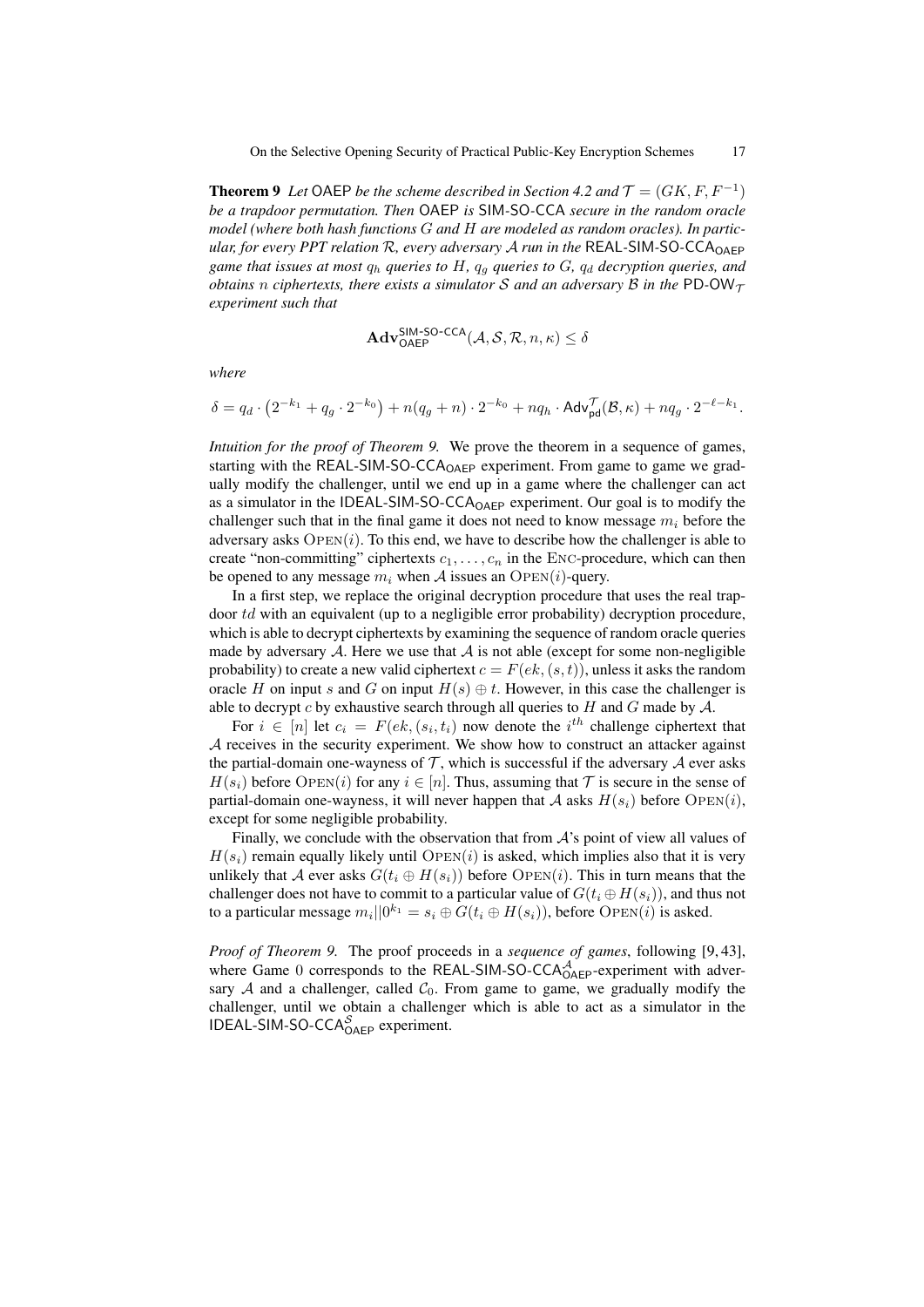Let us first fix some notation. We denote with  $q_g$  the number of queries issued by A to random oracle G, with  $q_h$  the number of queries to H, and with  $q_d$  the number of decryption queries. For  $i \in [n]$  we will denote with  $c_i$  the  $i^{th}$  component of the challenge ciphertext vector  $(c_i)_{i \in [n]}$ , and we write  $c_i$  as  $c_i = f_{ek}(s_i, t_i)$ .

| <b>Procedure INITIALIZE</b>                         | <b>Internal procedure</b> $H_{\text{int}}(s)$       | <b>Internal procedure</b> $G_{\text{int}}(r)$                    |
|-----------------------------------------------------|-----------------------------------------------------|------------------------------------------------------------------|
| $(ek, td) \stackrel{\$}{\leftarrow} GK(1^{\kappa})$ | If $(s, h_s) \notin L_H$                            | if $(r, h_r) \notin L_G$                                         |
| Return $ek$                                         | $h_s \stackrel{\$}{\leftarrow} \{0,1\}^{k_0}$       | $h_r \xleftarrow{\$} \{0,1\}^{\ell+k_1}$                         |
| <b>Procedure</b> $\text{Enc}(\mathfrak{D})$         | $L_H := L_H \cup (s, h_s)$                          | $L_G := L_G \cup (r, h_r)$                                       |
| $(m_i)_{i \in [n]} \leftarrow \mathfrak{D}$         | Return $h_s$                                        | Return $h_r$                                                     |
| for $i \in [n]$ :                                   | <b>Procedure</b> $H(s)$                             | <b>Procedure</b> $G(r)$                                          |
| $r_i \xleftarrow{\$} \{0,1\}^{k_0}$                 | $L_H^{\mathcal{A}} := L_H^{\mathcal{A}} \cup \{s\}$ | $L_G^{\mathcal{A}} := L_G^{\mathcal{A}} \cup \{r\}$              |
| $s_i := m   0^{k_1} \oplus G_{\rm int}(r_i)  $      | Return $H_{\text{int}}(s)$                          | Return $G_{\text{int}}(r)$                                       |
| $t_i := r_i \oplus H_{\rm int}(s_i)$                | <b>Procedure</b> $\text{DEC}(c)$                    | <b>Procedure</b> FINALIZE $(out)$                                |
| $c_i := F(ek, (s_i, t_i))$                          | $(s,t) := F^{-1}(td,c)$                             | Return                                                           |
| Return $(c_i)_{i \in [n]}$                          | $r := t \oplus H_{\rm int}(s)$                      | $\mathcal{R}((m_i)_{i \in [n]}, \mathfrak{D}, \mathcal{I}, out)$ |
| <b>Procedure</b> $OPEN(i)$                          | $m  \rho := s \oplus G_{\rm int}(r)$                |                                                                  |
| $\mathcal{I} := \mathcal{I} \cup \{i\}$             | if $\rho = 0^{k_1}$                                 |                                                                  |
| Return $(m_i, r_i)$                                 | Return $m$                                          |                                                                  |
|                                                     | else                                                |                                                                  |
|                                                     | Return L                                            |                                                                  |

Fig. 10: Procedures of Game 0.

*Game 0.* Challenger  $C_0$  executes the REAL-SIM-SO-CCA experiment with attacker  $A$ by implementing the procedures described in Figure 10. Note that  $C_0$  also implements procedures to simulate the random oracles  $G$  and  $H$ . To this end, it maintains four lists

| $L_G \subseteq \{0,1\}^{k_0} \times \{0,1\}^{\ell+k_1}$ | $L_H \subseteq \{0,1\}^{\ell+k_1} \times \{0,1\}^{k_0}$ |
|---------------------------------------------------------|---------------------------------------------------------|
| $L_G^{\mathcal{A}} \subseteq \{0,1\}^{k_0}$             | $L_H^{\mathcal{A}} \subseteq \{0,1\}^{\ell+k_1}$        |

which are initialized to the empty set in the INITIALIZE procedure.

To simulate the random oracle  $G$ , the challenger uses the *internal* procedure  $G_{\text{int}}$ , which uses list  $L_G$  to ensure consistency of random oracle responses. The adversary does not have direct access to procedure  $G_{\text{int}}$ , but only via procedure  $G$ , which stores all values r queried by A in an additional list  $L_G^{\mathcal{A}}$ . This allows us to keep track of all values queried by  $A$ . Random oracle  $H$  is implemented similarly, with procedures  $H_{int}$ and H, using list s  $L_H$  and  $L_H^{\mathcal{A}}$ .

By definition we have

$$
\mathbf{Adv}(\mathsf{REAL\text{-}SIM\text{-}SO\text{-}CCA}^{\mathcal{A}}_{\mathsf{OAEP}},\mathsf{G}_{0}^{\mathcal{A}})=0.
$$

In the following games we will replace  $C_0$  with challenger  $C_i$  in Game *i*. In the last game, we replace the challenger with a simulator.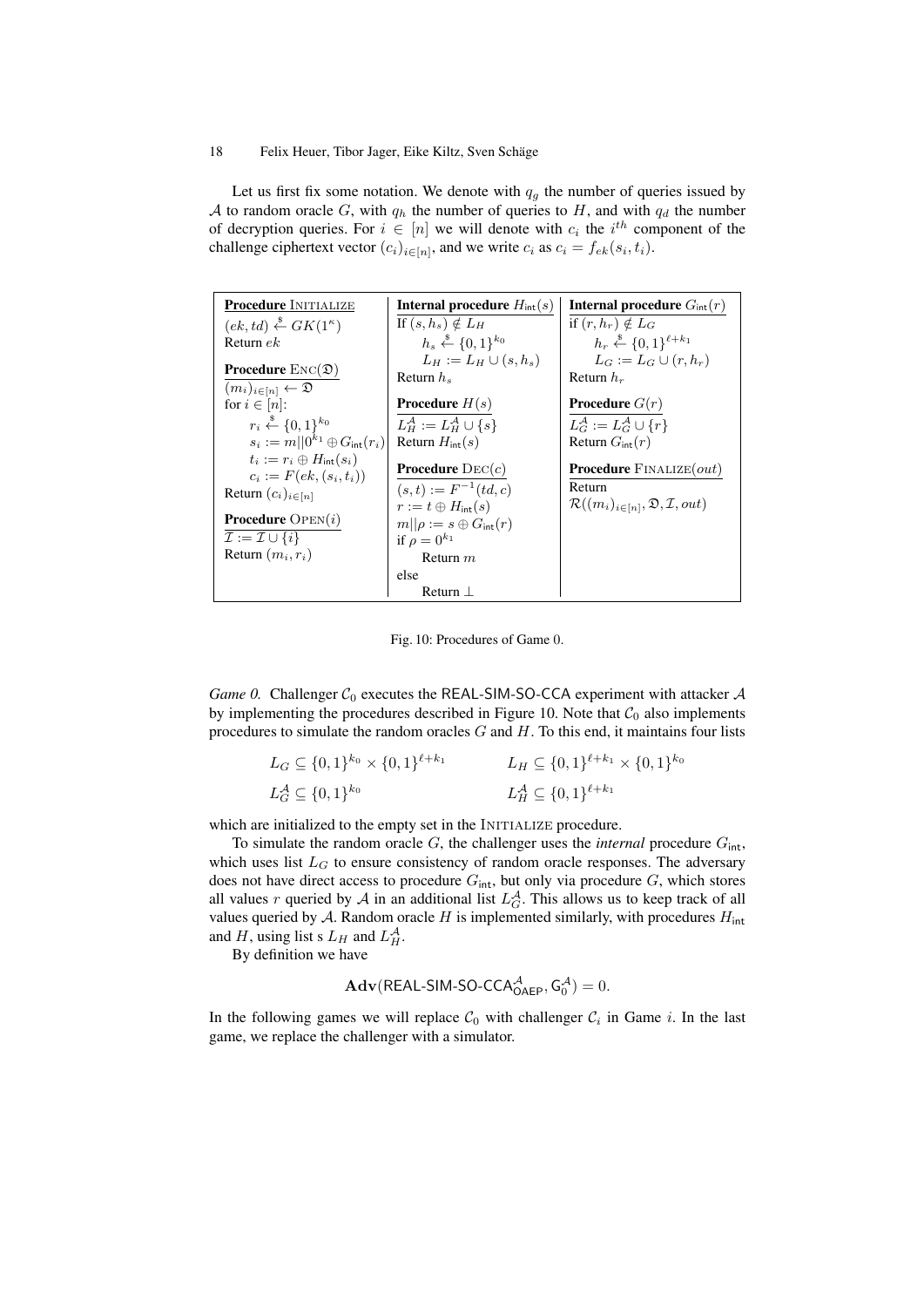On the Selective Opening Security of Practical Public-Key Encryption Schemes 19

| <b>Procedure</b> $DEC_1(c)$                                                                         | <b>Procedure</b> $\text{Enc}_2(\mathfrak{D})$                                                   |
|-----------------------------------------------------------------------------------------------------|-------------------------------------------------------------------------------------------------|
| for $(r, h_r, s, h_s) \in L_G \times L_H$ :                                                         | $(m_i)_{i \in [n]} \leftarrow \mathfrak{D}$                                                     |
| if $\begin{pmatrix} c = F(ek, (s, r \oplus h_s)) \\ \wedge s \oplus h_r = m  0^{k_1} \end{pmatrix}$ | for $i \in [n]$ :                                                                               |
|                                                                                                     | $s_i \stackrel{\$}{\leftarrow} \{0,1\}^{\ell+k_1}, t_i \stackrel{\$}{\leftarrow} \{0,1\}^{k_0}$ |
| Return $m$                                                                                          | $c_i := F(ek, (s_i, t_i))$                                                                      |
| $Return$ $\perp$                                                                                    | $r_i := H(s_i) \oplus t_i$                                                                      |
|                                                                                                     | if $r_i \in L_G$                                                                                |
|                                                                                                     | $ABORTG := true$                                                                                |
|                                                                                                     | $h_{r_i} := s_i \oplus m_i    0^{k_1}$                                                          |
|                                                                                                     | $L_G := L_G \cup \{(r_i, h_{r_i})\}$                                                            |
|                                                                                                     | Return $(c_i)_{i \in [n]}$                                                                      |

Fig. 11: Replacement procedures  $DEC<sub>1</sub>$  and  $Enc<sub>2</sub>$ .

*Game 1.* In this game,  $C_1$  proceeds exactly as  $C_0$ , except that instead of implementing procedure  $Dec$ , it uses procedure  $Dec<sub>1</sub>$  from Figure 11 to respond to decryptionqueries. Note that procedure  $\text{DEC}_1$  does not require the trapdoor td to perform decryption.

*Claim 1*. It holds that  $\mathbf{Adv}(G_0^{\mathcal{A}}, G_1^{\mathcal{A}}) \le q_d \cdot (2^{-k_1} + q_g \cdot 2^{-k_0})$ .

*Proof.* Game 1 is perfectly indistinguishable from Game 0, unless A makes a decryption query with ciphertext c, such that  $\text{DEC}(c) \neq \text{DEC}_1(c)$ . Note that this can only hold if A queries a ciphertext c with  $(s,t) = F^{-1}(td, c)$ , such that

$$
(s, \cdot) \notin L_H
$$
 or  $(t \oplus H(s), \cdot) \notin L_G$ 

where  $\cdot$  is any value, but it holds that  $G(t \oplus H(s)) \oplus s = m||\rho$  with  $\rho = 0^{k_1}$ .

Consider a single chosen-ciphertext  $c = F(ek, (s, t))$ . Suppose that  $(s, \cdot) \notin L_H$ . In this case  $H(s)$  is uniform and independent from  $A$ 's view. The probability that there exists  $(r, \cdot) \in L_G$  such that  $r = H(s) \oplus t$  is therefore at most  $q_g \cdot 2^{-k_0}$ , since we assumed that the adversary issues at most  $q<sub>q</sub>$  queries to  $G$ .

If  $(r, \cdot) \notin L_G$  then  $G(r)$  is uniform and independent from A's view, thus the probability that  $G(r) \oplus s = m||0^{k_1}$  has the correct syntax is at most  $2^{-k_1}$ .

Since the adversary issues at most  $q_d$  chosen-ciphertext queries, we have  $\mathbf{Adv}(\mathsf{G}_{0}^{\mathcal{A}}, \mathsf{G}_{1}^{\mathcal{A}}) \leq q_{d} \cdot (2^{-k_{1}} + q_{g} \cdot 2^{-k_{0}}).$ 

*Game 2.* Challenger  $C_2$  proceeds exactly like  $C_1$ , except that it implements procedure  $\text{Enc}_2$  from Figure 11 instead of ENC. Note that this procedure first samples  $(s_i, t_i)$  uniformly random, then computes  $c_i = F(ek, (s_i, t_i))$ , and finally programs the random oracle G such that  $c_i$  decrypts to  $m_i$ .

*Claim 2.* It holds that  $\mathbf{Adv}(G_1^{\mathcal{A}}, G_2^{\mathcal{A}}) \le n(q_g + n) \cdot 2^{-k_0}$ .

*Proof.* Note that procedure  $\text{Enc}_2$  first defines  $r_i := H(s_i) \oplus t_i$  for uniformly random  $t_i \stackrel{\$}{\leftarrow} \{0,1\}^{k_0}$ . Thus,  $r_i$  is distributed uniformly over  $\{0,1\}^{k_0}$ , exactly as in Game 1.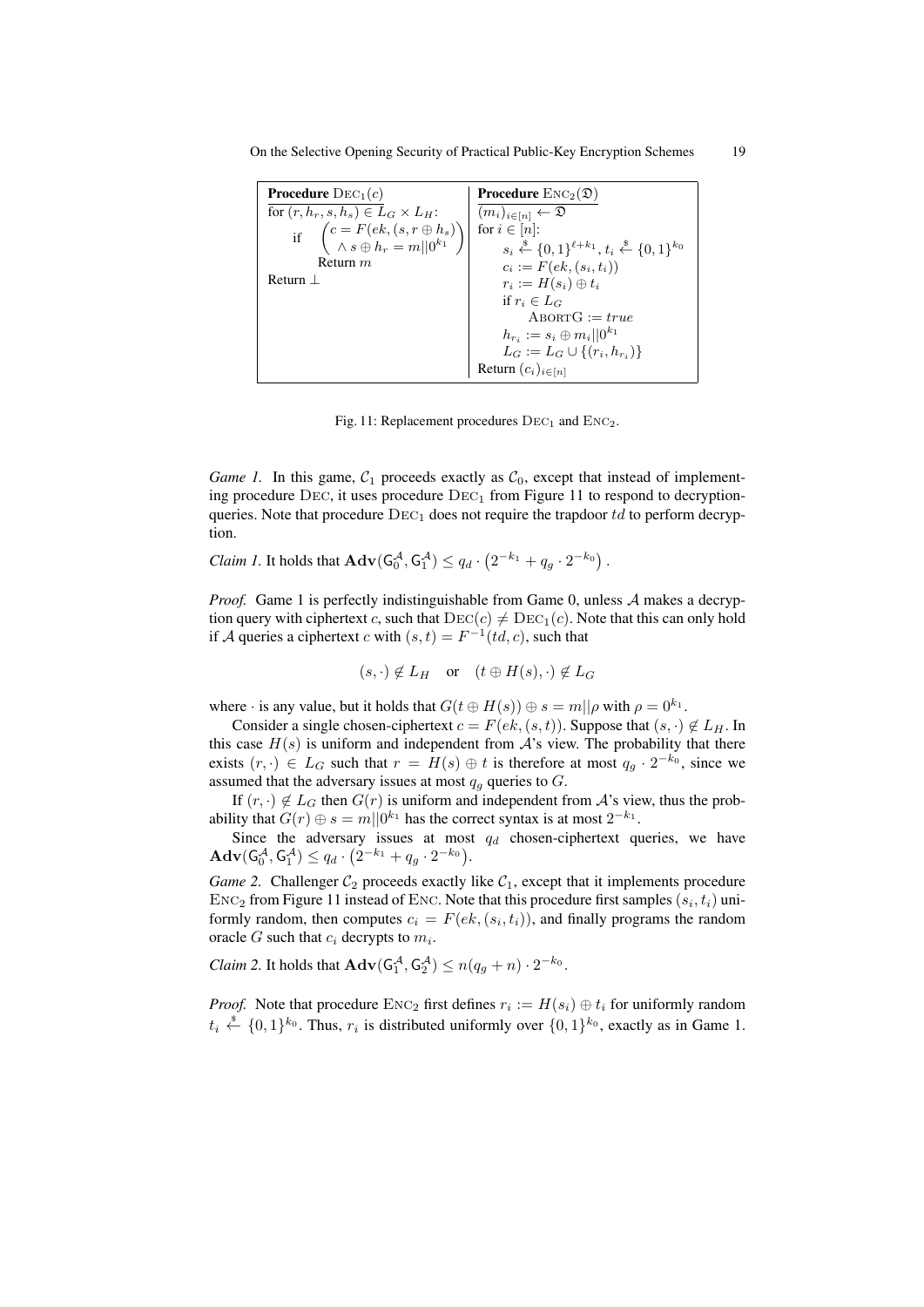Now suppose that  $r_i \notin L_G$ , thus ENC<sub>2</sub> does not terminate. In this case the hash function G is programmed such that  $G(r_i) = h_{r_i} = s_i \oplus m_i ||0^{k_1}$ . Since  $s_i$  is uniformly distributed, so is  $G(r_i)$ , exactly as in Game 1. Thus,  $ENC_2$  simulates procedure ENC from Game 1 perfectly, provided that it does not terminate.

Note that the procedure terminates only if  $r_i \in L_G$ . Since all values  $r_1, \ldots, r_n$  are distributed uniformly, because the  $s_i$ -values are uniformly random, this happens with probability at most  $n(q_g + n) \cdot 2^{-k_0}$ .

| <b>Procedure</b> $OPEN(i)$              | <b>Procedure</b> $OPEN(i)$                                                           |
|-----------------------------------------|--------------------------------------------------------------------------------------|
| $\mathcal{I} := \mathcal{I} \cup \{i\}$ | $\overline{\mathcal{I}} := \mathcal{I} \cup \{i\}$<br>if $s_i \in L_H^{\mathcal{A}}$ |
| if $s_i \in L_H^{\mathcal{A}}$          |                                                                                      |
| $ABORTS := true$                        | $ABORTS := true$                                                                     |
| Return $(m_i, r_i)$                     | if $r_i \in L_G^{\mathcal{A}}$                                                       |
|                                         | $ABORTR := true$                                                                     |
|                                         | Return $(m_i, r_i)$                                                                  |

Fig. 12: Modified Open-procedures of Games 3 (left) and 4 (right).

*Game 3.* We add an abort condition to the OPEN-procedure (see the left-hand side of Figure 12). Challenger  $C_3$  proceeds exactly like  $C_2$ , except that it raises event ABORTS and terminates, if A ever queried  $s_i$  to H for some  $i \in [n]$  *before* querying  $\text{OPEN}(i)$ .

Note that in Game 3, the attacker never evaluates H on input  $s_i$  for any  $i \notin \mathcal{I}$ , or the game is aborted.

*Claim 3.* It holds that  $\mathbf{Adv}(G_2^{\mathcal{A}}, G_3^{\mathcal{A}}) \leq n \cdot q_h \cdot \mathbf{Adv}_{\mathsf{pd}}^{\mathcal{T}}(\mathcal{B}, \kappa)$ .

*Proof.* Game 3 proceeds identically to Game 2, until event ABORTS is raised. Thus we have

$$
\mathbf{Adv}(G_2^{\mathcal{A}},G_3^{\mathcal{A}})\leq \Pr[\mathrm{ABORTS}]
$$

We construct an adversary  $\beta$  against the partial-domain onewayness of  $\mathcal{T}$ .  $\beta$  receives as input  $ek$  and  $y = f_{ek}(s, t)$  for uniformly random  $(s, t) \stackrel{\$}{\leftarrow} \{0, 1\}^{\ell+k_1} \times \{0, 1\}^{k_0}$ . It proceeds exactly like  $C_3$ , except for the following. At the beginning of the game it sets  $pk := ek$  and guesses two indices  $j \stackrel{\$}{\leftarrow} [n]$  and  $q \stackrel{\$}{\leftarrow} [q_h]$  uniformly random, and sets  $c_j := y$ . Note that  $c_j$  is correctly distributed (cf. the changes introduced in Game 2). When A makes its  $q^{th}$  query  $s^*$  to H, then B returns  $s^*$  and terminates.

Assume that AbortS happens. Then, at some point in the game, A makes the *first* query s' to H such that  $s' = s_i$  is a partial-domain preimage of some  $c_i$ . With probability  $1/q_h$  it holds that  $s^* = s_i$ . Moreover, with probability  $1/n$  we have  $i = j$ . In this case B obtains the partial preimage  $s = s_j$  of  $y = c_j$ . Thus, B succeeds, if ABORTS happens and if it has guessed  $j \in [n]$  and  $q \in [q_h]$  correctly. This happens with probability  $Pr[ABORTS]/(n \cdot q_h)$ , which implies that

$$
\Pr[\text{ABORTS}] \le n \cdot q_h \cdot \mathsf{Adv}_{\mathsf{pd}}^{\mathcal{T}}(\mathcal{B}, \kappa).
$$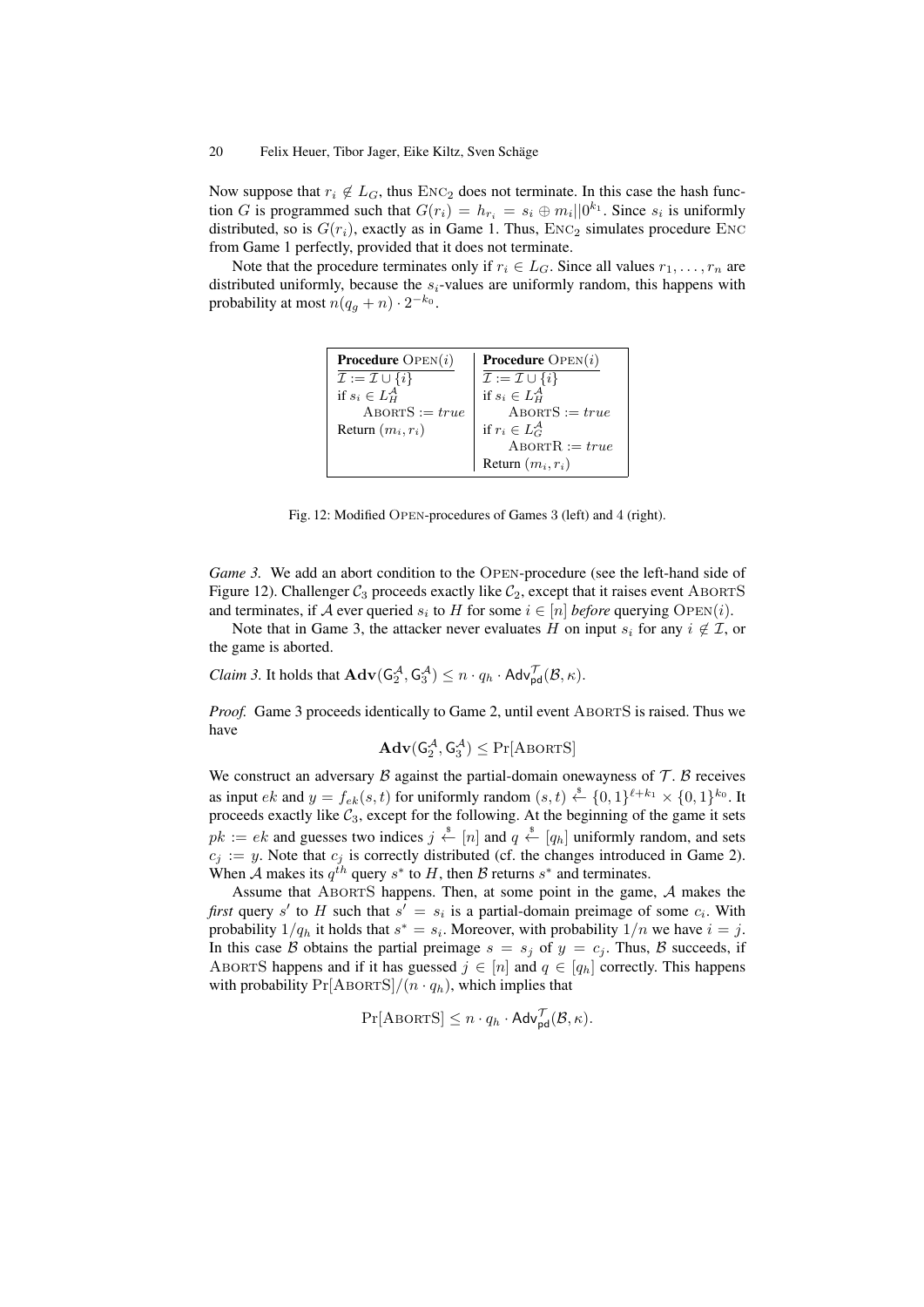*Game 4.* We add another abort condition to the Finalize-procedure (see the right-hand side of Figure 12). Challenger  $C_4$  raises event ABORTR and terminates, if A ever queries  $r_i$  to  $G_A$  for some  $i \in [n]$ , before querying  $\text{OPEN}(i)$ . Otherwise it proceeds like  $C_3$ .

*Claim 4.* It holds that  $\mathbf{Adv}(G_3^{\mathcal{A}}, G_4^{\mathcal{A}}) \leq n \cdot q_g \cdot 2^{-\ell - k_1}$ .

*Proof.* Note that A never queries  $s_i$  before querying  $\text{OPEN}(i)$  (or the game is aborted), due to the changes introduced in Game 3. Thus, for all  $i \notin \mathcal{I}$ ,  $H(s_i)$  is uniformly random and independent of A's view. Therefore, all  $r_i = t_i \oplus H(s_i)$  are uniformly random and independent of  $A$ 's view. Since  $A$  issues at most  $q_q$  queries to  $G$ , and we have  $1 \leq i \leq n$ , this implies  $\mathbf{Adv}(\mathsf{G}_3^{\mathcal{A}}, \mathsf{G}_4^{\mathcal{A}}) \leq n \cdot q_g \cdot 2^{-\ell - k_1}$ .

*Game 5.* Note that the attacker in Game 4 never issues a query  $G(r_i)$  before asking  $OPEN(i)$ , as otherwise the game is aborted. Thus, the challenger does not have to define the hash value  $G(r_i)$  before  $\text{OPEN}(i)$  is asked. Therefore we can move the definition of  $G(r_i)$  from the  $ENC_2$ -procedure to the OPEN-procedure.

Therefore we replace the procedures  $ENC<sub>2</sub>$  and OPEN from Game 4 with procedures Enc and Open described in Figure 13. Note that the only difference is that for each  $i \in [n]$  the hash value  $G(r_i)$  is not defined in the ENC-procedure, but in the OPEN procedure. Moreover, this modification is completely oblivious to  $A$ , which implies

$$
\mathbf{Adv}(\mathsf{G}_4^{\mathcal{A}}, \mathsf{G}_5^{\mathcal{A}}) = 0.
$$

| <b>Procedure</b> $\text{Enc}(\mathfrak{D})$                                                     | <b>Procedure</b> $OPEN(i)$              |
|-------------------------------------------------------------------------------------------------|-----------------------------------------|
| $(m_i)_{i\in[n]} \leftarrow \mathfrak{D}$                                                       | $\mathcal{I} := \mathcal{I} \cup \{i\}$ |
| For $i \in [n]$ :                                                                               | if $s_i \in L_H^{\mathcal{A}}$          |
| $s_i \stackrel{\$}{\leftarrow} \{0,1\}^{\ell+k_1}, t_i \stackrel{\$}{\leftarrow} \{0,1\}^{k_0}$ | $A$ BORT $S := true$                    |
| $c_i := F(ek, (s_i, t_i))$                                                                      | if $r_i \in L_G^{\mathcal{A}}$          |
| $r_i := H(s_i) \oplus t_i$                                                                      | $ABORTR := true$                        |
| if $r_i \in L_G$                                                                                | $h_{r_i} := s_i \oplus m_i    0^{k_1}$  |
| $ABORTG := true$                                                                                | $L_G := L_G \cup \{(r_i, h_{r_i})\}$    |
| Return $(c_i)_{i \in [n]}$                                                                      | Return $(m_i, r_i)$                     |

Fig. 13: New procedures for Game 5.

*Game 6.* Note that in Game 5 the encryption procedure samples a message vector  $(m_i)_{i\in[n]}$ , but the messages are only used in the OPEN-procedure. This allows us to construct a simulator, whose procedures are described in Figure 14. Note that the view of A when interacting with the simulator is *identical* to its view when interacting with challenger  $C_5$ , which implies

$$
\mathbf{Adv}(\mathsf{G}_{5}^{\mathcal{A}}, \mathsf{G}_{6}^{\mathcal{A}}) = 0
$$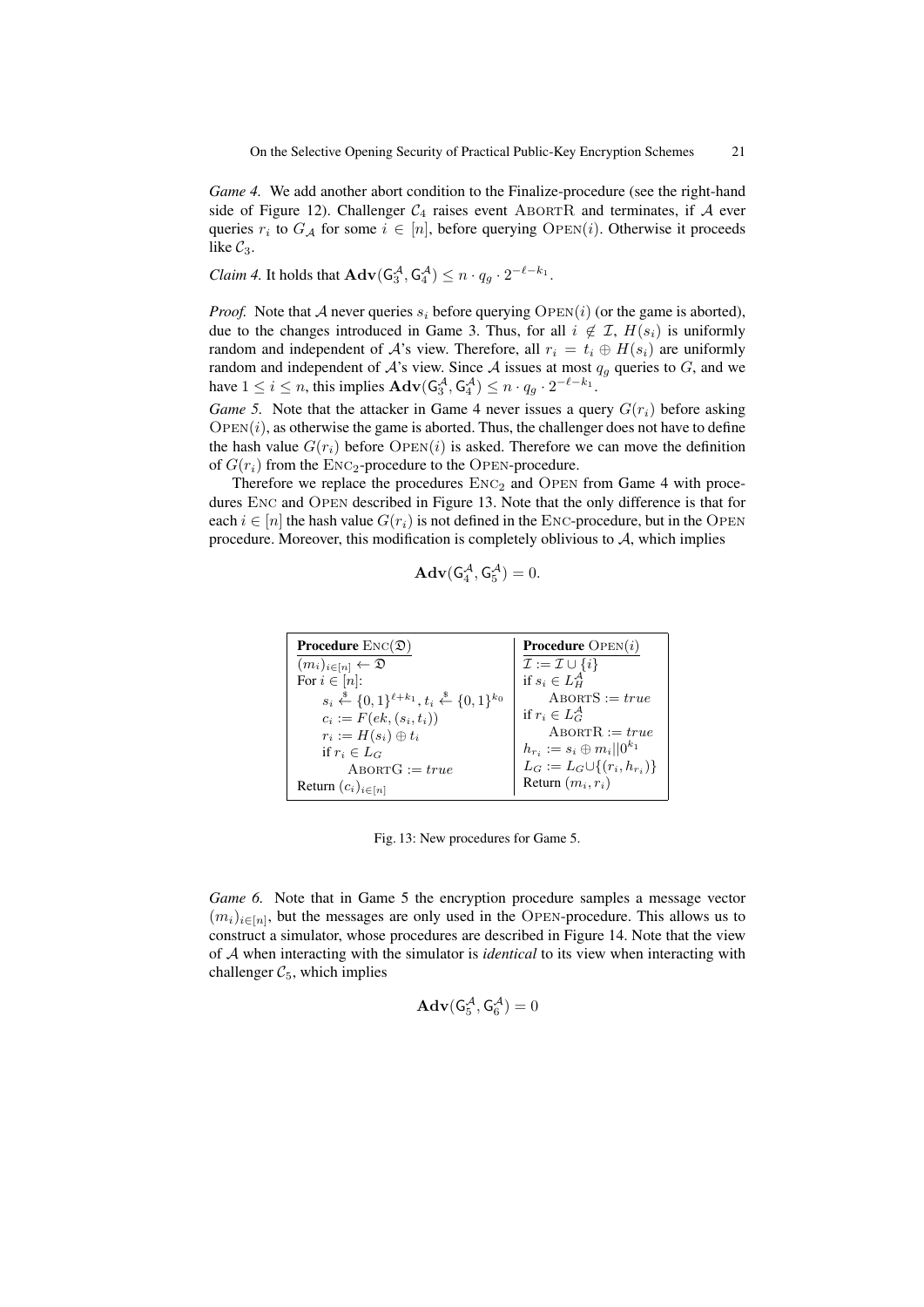| <b>Procedure INITIALIZE</b>                                 | <b>Internal procedure</b> $H_{\text{int}}(s)$                               | <b>Internal procedure</b> $G_{\text{int}}(r)$                                                         |
|-------------------------------------------------------------|-----------------------------------------------------------------------------|-------------------------------------------------------------------------------------------------------|
| INITIALIZE()                                                | if $(s, h_s) \notin L_H$                                                    | if $(r, h_r) \notin L_G$                                                                              |
| $(ek, td) \stackrel{\$}{\leftarrow} GK(1^{\kappa})$         | $h_s \stackrel{\$}{\leftarrow} \{0,1\}^{k_0}$                               | $h_r \xleftarrow{\$} \{0,1\}^{\ell+k_1}$                                                              |
| $L_G:=L_H:=L_G^{\mathcal{A}}:=L_H^{\mathcal{A}}:=\emptyset$ | $L_H := L_H \cup (s, h_s)$                                                  | $L_G := L_G \cup (r, h_r)$                                                                            |
| Return $ek$                                                 | Return $h_s$                                                                | Return $h_r$                                                                                          |
| <b>Procedure</b> $\text{Enc}(\mathfrak{D})$                 | <b>Procedure</b> $H(s)$                                                     | <b>Procedure</b> $G(r)$                                                                               |
|                                                             | $L^{\mathcal{A}}_{\mathcal{U}} := L^{\mathcal{A}}_{\mathcal{U}} \cup \{s\}$ |                                                                                                       |
| $\text{Enc}(\mathfrak{D})$                                  | Return $H_{\text{int}}(s)$                                                  | $L_C^{\mathcal{A}} := L_C^{\mathcal{A}} \cup \{r\}$                                                   |
| for $i \in [n]$ :                                           |                                                                             | Return $G_{\text{int}}(r)$                                                                            |
| $s_i \stackrel{\$}{\leftarrow} \{0,1\}^{\ell+k_1}$          | <b>Procedure</b> $OPEN(i)$                                                  | <b>Procedure</b> $DEC_1(c)$                                                                           |
| $t_i \xleftarrow{\$} \{0,1\}^{k_0}$                         | $m_i := \text{OPEN}(i)$                                                     | for $(r, h_r, s, h_s) \in L_G \times L_H$ :                                                           |
| $c_i := F(ek, (s_i, t_i))$                                  | $\mathcal{I} := \mathcal{I} \cup \{i\}$                                     | if $\begin{pmatrix} c = F(ek, (s, r \oplus h_s)) \\ \wedge s \oplus h_r = m    0^{k_1} \end{pmatrix}$ |
| $r_i := H(s_i) \oplus t_i$                                  | if $s_i \in L^{\mathcal{A}}_H$                                              |                                                                                                       |
| if $r_i \in L_G$ then                                       | $ABORTS := true$                                                            | Return $m$                                                                                            |
| $ABORTG := true$                                            | if $r_i \in L_C^{\mathcal{A}}$                                              | Return $\perp$                                                                                        |
| Return $(c_i)_{i \in [n]}$                                  | $ABORTR := true$                                                            | <b>Procedure</b> $\text{FINALIZE}(out)$                                                               |
|                                                             | $h_{r_i} := s_i \oplus m_i    0^{\kappa_1}$                                 |                                                                                                       |
|                                                             | $L_G := L_G \cup \{(r_i, h_{r_i})\}$                                        | $F$ INALIZE $(out)$                                                                                   |
|                                                             | Return $(m_i, r_i)$                                                         |                                                                                                       |

Fig. 14: Procedures used by the simulator to implement the REAL-SIM-SO-CCA $_{OAEP}^{A}$  experiment. Instructions in boxes correspond to calls to the IDEAL-SIM-SO-CCA $_{O AEP}^S$ -experiment made by the simulator.

# Acknowledgements

We thank Zhengan Huang and Shengli Liu for their valuable comments. Felix Heuer and Eike Kiltz were (partially) funded by a Sofja Kovalevskaja Award of the Alexander von Humboldt Foundation and the German Federal Ministry for Education and Research. Felix Heuer was also partially funded by the German Israeli Foundation. Sven Schäge is supported by Ubicrypt, the research training group 1817/1 funded by the German Research Foundation (DFG). Part of this work was done while he was employed at University College London and supported by EPSRC grant EP/J009520/1.

# **References**

- 1. M. Abdalla, M. Bellare, and P. Rogaway. The oracle Diffie-Hellman assumptions and an analysis of DHIES. In Naccache [33], pages 143–158.
- 2. M. Backes, M. Durmuth, and D. Unruh. OAEP is secure under key-dependent messages. In ¨ J. Pieprzyk, editor, *ASIACRYPT 2008*, volume 5350 of *LNCS*, pages 506–523, Melbourne, Australia, Dec. 7–11, 2008. Springer, Berlin, Germany.
- 3. D. Beaver. Plug and play encryption. In Kaliski Jr. [29], pages 75–89.
- 4. D. Beaver and S. Haber. Cryptographic protocols provably secure against dynamic adversaries. In R. A. Rueppel, editor, *EUROCRYPT'92*, volume 658 of *LNCS*, pages 307–323, Balatonfüred, Hungary, May 24–28, 1992. Springer, Berlin, Germany.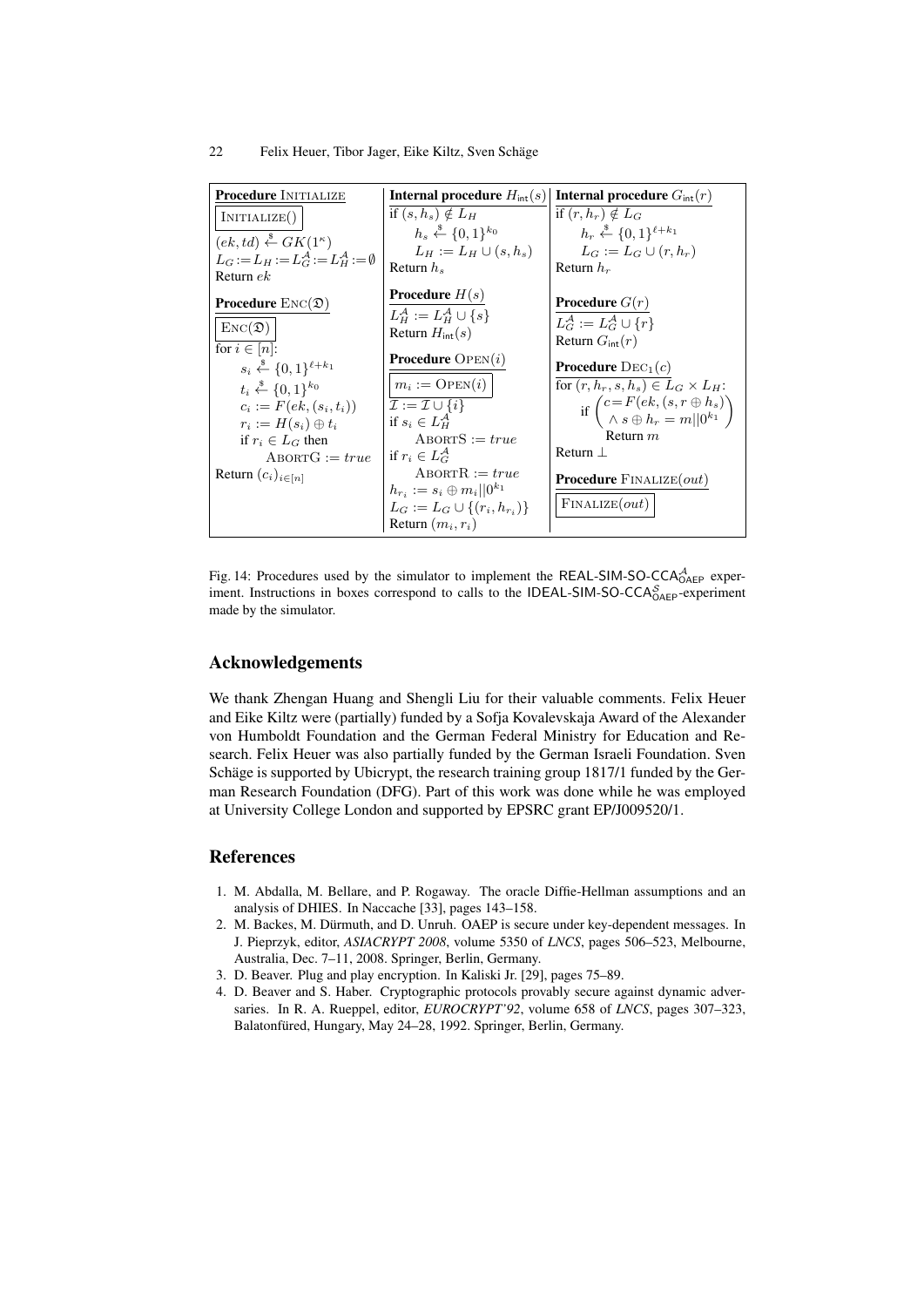On the Selective Opening Security of Practical Public-Key Encryption Schemes 23

- 5. M. Bellare, R. Dowsley, B. Waters, and S. Yilek. Standard security does not imply security against selective-opening. In Pointcheval and Johansson [37], pages 645–662.
- 6. M. Bellare, D. Hofheinz, and S. Yilek. Possibility and impossibility results for encryption and commitment secure under selective opening. In Joux [28], pages 1–35.
- 7. M. Bellare and P. Rogaway. Random oracles are practical: A paradigm for designing efficient protocols. In V. Ashby, editor, *ACM CCS 93*, pages 62–73, Fairfax, Virginia, USA, Nov. 3–5, 1993. ACM Press.
- 8. M. Bellare and P. Rogaway. Optimal asymmetric encryption. In A. D. Santis, editor, *EURO-CRYPT'94*, volume 950 of *LNCS*, pages 92–111, Perugia, Italy, May 9–12, 1994. Springer, Berlin, Germany.
- 9. M. Bellare and P. Rogaway. The security of triple encryption and a framework for code-based game-playing proofs. In S. Vaudenay, editor, *EUROCRYPT 2006*, volume 4004 of *LNCS*, pages 409–426, St. Petersburg, Russia, May 28 – June 1, 2006. Springer, Berlin, Germany.
- 10. M. Bellare, B. Waters, and S. Yilek. Identity-based encryption secure against selective opening attack. In Y. Ishai, editor, *TCC 2011*, volume 6597 of *LNCS*, pages 235–252, Providence, RI, USA, Mar. 28–30, 2011. Springer, Berlin, Germany.
- 11. F. Bohl, D. Hofheinz, and D. Kraschewski. On definitions of selective opening security. In ¨ M. Fischlin, J. Buchmann, and M. Manulis, editors, *PKC 2012*, volume 7293 of *LNCS*, pages 522–539, Darmstadt, Germany, May 21–23, 2012. Springer, Berlin, Germany.
- 12. A. Boldyreva and M. Fischlin. On the security of OAEP. In X. Lai and K. Chen, editors, *ASIACRYPT 2006*, volume 4284 of *LNCS*, pages 210–225, Shanghai, China, Dec. 3–7, 2006. Springer, Berlin, Germany.
- 13. D. R. L. Brown. What hashes make RSA-OAEP secure? Cryptology ePrint Archive, Report 2006/223, 2006. http://eprint.iacr.org/.
- 14. R. Canetti, C. Dwork, M. Naor, and R. Ostrovsky. Deniable encryption. In Kaliski Jr. [29], pages 90–104.
- 15. R. Canetti, U. Feige, O. Goldreich, and M. Naor. Adaptively secure multi-party computation. In *28th ACM STOC*, pages 639–648, Philadephia, Pennsylvania, USA, May 22–24, 1996. ACM Press.
- 16. R. Canetti, S. Halevi, and J. Katz. Adaptively-secure, non-interactive public-key encryption. In J. Kilian, editor, *TCC 2005*, volume 3378 of *LNCS*, pages 150–168, Cambridge, MA, USA, Feb. 10–12, 2005. Springer, Berlin, Germany.
- 17. T. Clancy and W. Arbaugh. Extensible Authentication Protocol (EAP) Password Authenticated Exchange. RFC 4746 (Informational), Nov. 2006.
- 18. R. Cramer and V. Shoup. Design and analysis of practical public-key encryption schemes secure against adaptive chosen ciphertext attack. *SIAM J. Comput.*, 33(1):167–226, 2003.
- 19. T. Dierks and E. Rescorla. The Transport Layer Security (TLS) Protocol Version 1.2. RFC 5246 (Proposed Standard), Aug. 2008. Updated by RFCs 5746, 5878, 6176.
- 20. S. Fehr, D. Hofheinz, E. Kiltz, and H. Wee. Encryption schemes secure against chosenciphertext selective opening attacks. In H. Gilbert, editor, *EUROCRYPT 2010*, volume 6110 of *LNCS*, pages 381–402, French Riviera, May 30 – June 3, 2010. Springer, Berlin, Germany.
- 21. E. Fujisaki. All-but-many encryptions: A new framework for fully-equipped UC commitments. Cryptology ePrint Archive, Report 2012/379, 2012. http://eprint.iacr. org/.
- 22. E. Fujisaki, T. Okamoto, D. Pointcheval, and J. Stern. RSA-OAEP is secure under the RSA assumption. In J. Kilian, editor, *CRYPTO 2001*, volume 2139 of *LNCS*, pages 260–274, Santa Barbara, CA, USA, Aug. 19–23, 2001. Springer, Berlin, Germany.
- 23. B. Harris. RSA Key Exchange for the Secure Shell (SSH) Transport Layer Protocol. RFC 4432 (Proposed Standard), Mar. 2006.